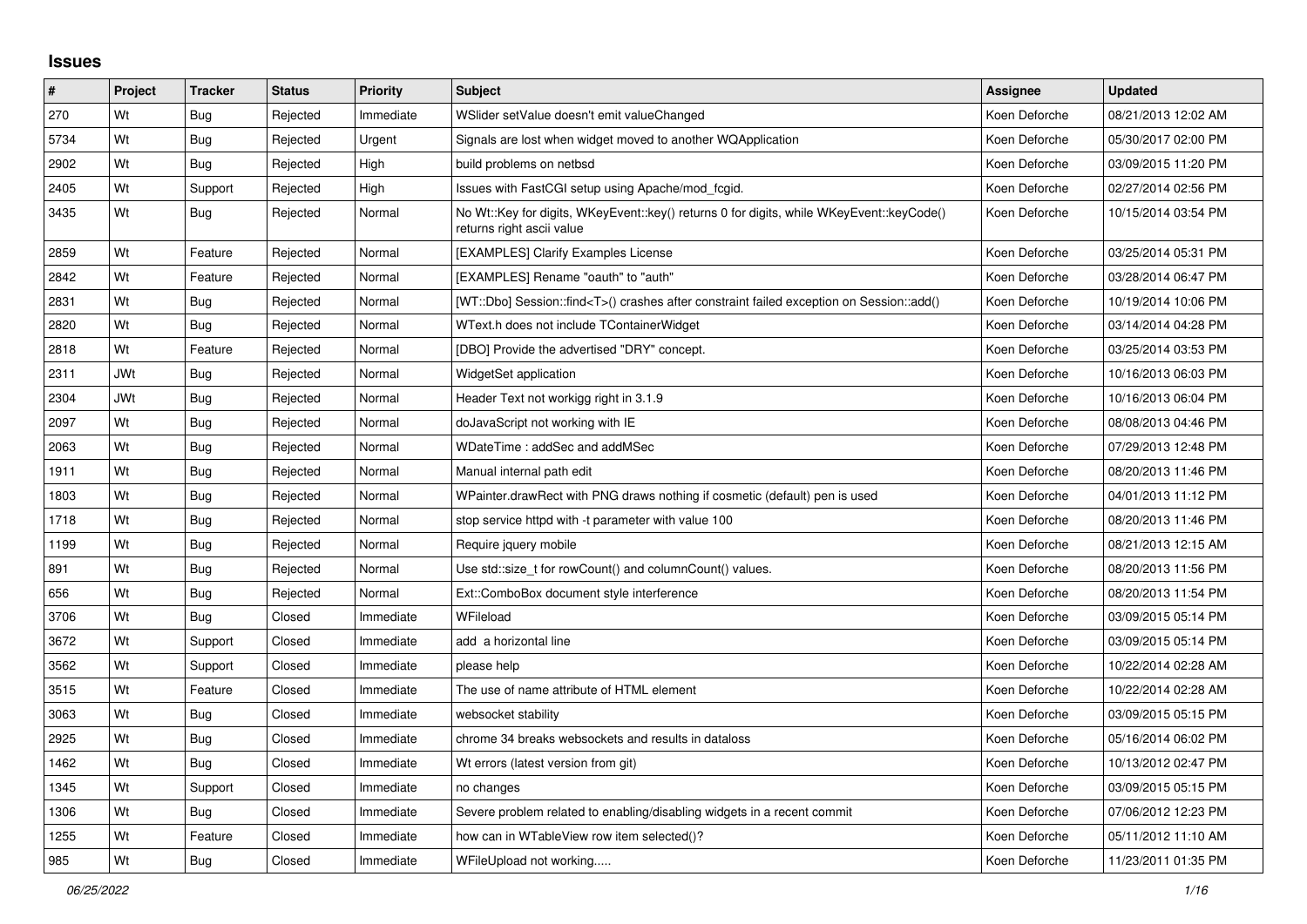| $\pmb{\#}$ | Project    | Tracker    | <b>Status</b> | <b>Priority</b> | <b>Subject</b>                                                                                                             | <b>Assignee</b> | <b>Updated</b>      |
|------------|------------|------------|---------------|-----------------|----------------------------------------------------------------------------------------------------------------------------|-----------------|---------------------|
| 980        | Wt         | Bug        | Closed        | Immediate       | Compilation error debian 6.1 (boost package problem)                                                                       | Koen Deforche   | 11/29/2011 11:59 AM |
| 896        | Wt         | Bug        | Closed        | Immediate       | bug: WTextEdit::setExtraPlugins()                                                                                          | Koen Deforche   | 09/23/2011 03:15 PM |
| 235        | Wt         | Bug        | Closed        | Immediate       | WSlider slides values upside down                                                                                          | Koen Deforche   | 12/17/2009 03:38 PM |
| 4773       | Wt         | Bug        | Closed        | Urgent          | Wt::Dbo having 2 member item with same class : cannot create a table with 2 member item of<br>same class                   | Koen Deforche   | 02/29/2016 09:50 AM |
| 4244       | Wt         | <b>Bug</b> | Closed        | Urgent          | WTabWidget tab not closing                                                                                                 | Koen Deforche   | 09/10/2015 10:03 PM |
| 4034       | Wt         | Bug        | Closed        | Urgent          | File Open Dialog: WidgetSet mode and Cross Origin requests                                                                 | Koen Deforche   | 11/04/2015 09:20 AM |
| 3702       | Wt         | Bug        | Closed        | Urgent          | WStackedWidget                                                                                                             | Koen Deforche   | 03/09/2015 05:23 PM |
| 3690       | Wt         | Bug        | Closed        | Urgent          | WTableView virtual scrolling and (somtimes) selection broken by browser zoom.                                              | Koen Deforche   | 03/17/2015 08:19 AM |
| 3631       | Wt         | Feature    | Closed        | Urgent          | Add onInput() event to WFormWidget                                                                                         | Koen Deforche   | 03/17/2015 08:18 AM |
| 3558       | Wt         | Support    | Closed        | Urgent          | conexion a postgres y menu dinamico                                                                                        | Koen Deforche   | 10/22/2014 02:28 AM |
| 3545       | Wt         | <b>Bug</b> | Closed        | Urgent          | Problem using Tab Widget (for closable tabs)                                                                               | Koen Deforche   | 10/22/2014 02:28 AM |
| 3454       | Wt         | Support    | Closed        | Urgent          | Wt::WPainter draw images which in memory as char array                                                                     | Koen Deforche   | 03/17/2015 08:18 AM |
| 3255       | Wt         | <b>Bug</b> | Closed        | Urgent          | Possible bug in WAbstractItemModel in removing data                                                                        | Koen Deforche   | 06/05/2014 06:05 PM |
| 2856       | Wt         | Bug        | Closed        | Urgent          | QImage painting and how add qimage in Wcontainer                                                                           | Koen Deforche   | 03/25/2014 10:42 AM |
| 2837       | Wt         | Support    | Closed        | Urgent          | how to convert QImage to WImage in wt                                                                                      | Koen Deforche   | 03/17/2015 08:18 AM |
| 2793       | Wt         | <b>Bug</b> | Closed        | Urgent          | dynamic layout javascript errors with Wt-3.3.2-rc2 (git version 2nd march)                                                 | Koen Deforche   | 03/12/2014 06:37 PM |
| 2723       | Wt         | Bug        | Closed        | Urgent          | MVC WTreeView does not work correcity under IE11                                                                           | Koen Deforche   | 03/12/2014 06:37 PM |
| 2648       | Wt         | Bug        | Closed        | Urgent          | <b>WTableView and RTL</b>                                                                                                  | Koen Deforche   | 02/18/2014 11:17 PM |
| 2384       | Wt         | Support    | Closed        | Urgent          | Server does not process http requests under apache                                                                         | Koen Deforche   | 11/27/2013 12:01 PM |
| 2251       | Wt         | Bug        | Closed        | Urgent          | Wt 3.3.1 errors (may be a javascript error)                                                                                | Koen Deforche   | 10/01/2013 09:36 AM |
| 2187       | Wt         | Bug        | Closed        | Urgent          | WFilleUpload fileTooLarge() Signal not emitted                                                                             | Koen Deforche   | 09/11/2013 10:48 AM |
| 1902       | Wt         | <b>Bug</b> | Closed        | Urgent          | Progressive enhancement bootstrap neverprogresses                                                                          | Koen Deforche   | 08/20/2013 11:28 PM |
| 1839       | Wt         | <b>Bug</b> | Closed        | Urgent          | Cross-site scripting in jPlayer                                                                                            | Koen Deforche   | 08/20/2013 11:28 PM |
| 1619       | Wt         | <b>Bug</b> | Closed        | Urgent          | make fails on undeclared member function                                                                                   | Koen Deforche   | 02/13/2013 07:13 AM |
| 1452       | <b>JWt</b> | Bug        | Closed        | Urgent          | Invalid chart url's                                                                                                        | Koen Deforche   | 10/29/2012 09:46 AM |
| 1332       | Wt         | <b>Bug</b> | Closed        | Urgent          | WServer/wthttp: start(): server already started!                                                                           | Koen Deforche   | 06/20/2012 10:45 PM |
| 1312       | Wt         | <b>Bug</b> | Closed        | Urgent          | WDialogs appear at the bottom-right of the browser window instead of centered, when shown<br>with WAnimation::SlideInFrom* | Koen Deforche   | 07/06/2012 12:55 PM |
| 1309       | Wt         | <b>Bug</b> | Closed        | Urgent          | Wrong include guard in Wt/Auth/PasswordStrengthValidator                                                                   | Koen Deforche   | 07/06/2012 12:23 PM |
| 1214       | Wt         | Support    | Closed        | Urgent          | Executing Some Job before show WWidget. WMenu/WMenuItem                                                                    | Koen Deforche   | 04/12/2012 11:27 AM |
| 1135       | Wt         | <b>Bug</b> | Closed        | Urgent          | WpaintedWidget within WScrollArea                                                                                          | Koen Deforche   | 03/30/2012 11:54 AM |
| 1099       | Wt         | Bug        | Closed        | Urgent          | compilation errors on Linux using INTEL COMPILER v12                                                                       | Koen Deforche   | 03/30/2012 11:54 AM |
| 1092       | Wt         | Bug        | Closed        | Urgent          | compilation errors on Linux                                                                                                | Koen Deforche   | 08/20/2013 11:56 PM |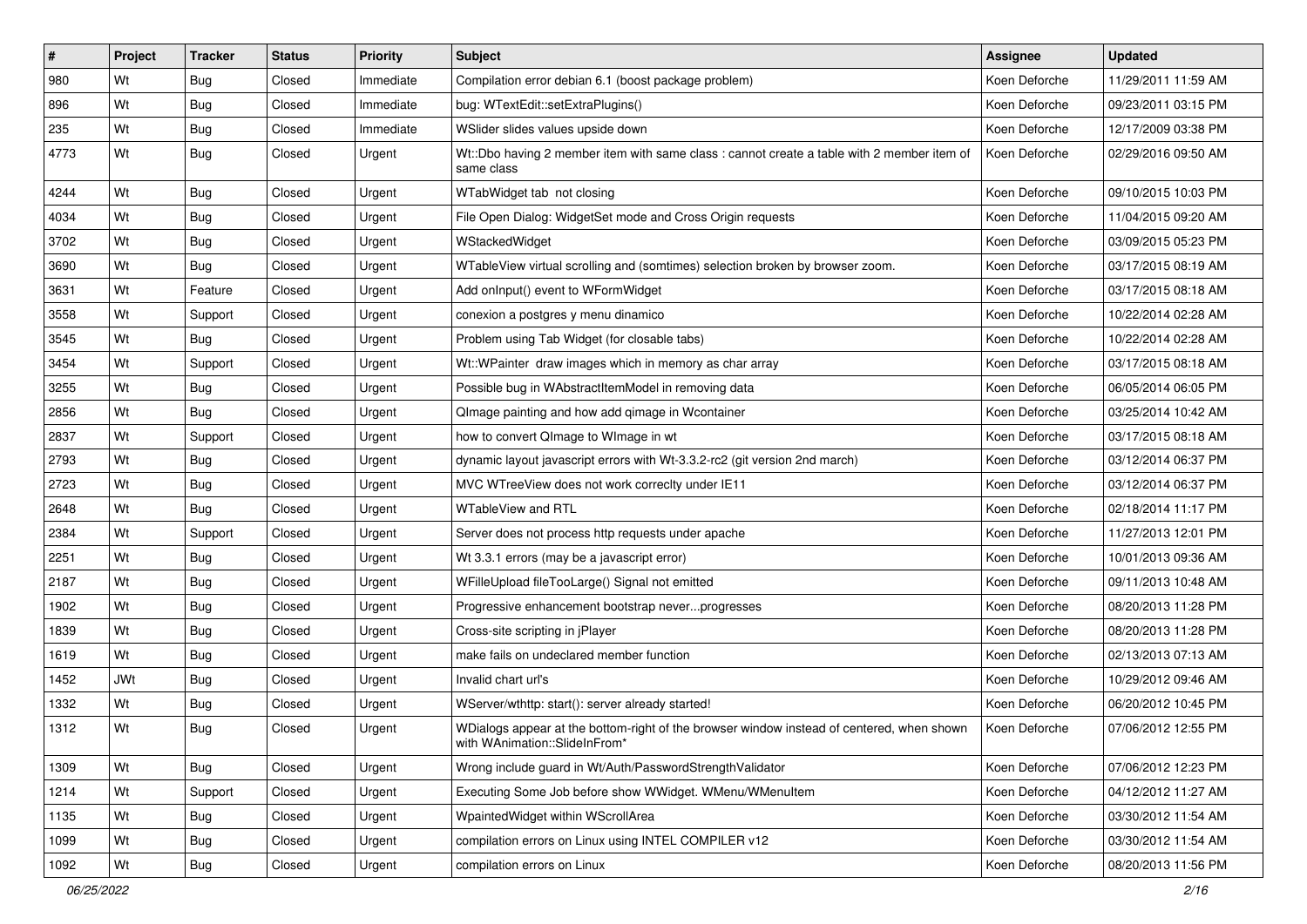| $\sharp$ | Project | <b>Tracker</b> | <b>Status</b> | <b>Priority</b> | Subject                                                                                                              | <b>Assignee</b> | <b>Updated</b>      |
|----------|---------|----------------|---------------|-----------------|----------------------------------------------------------------------------------------------------------------------|-----------------|---------------------|
| 1034     | Wt      | Bug            | Closed        | Urgent          | wtwithqt example crashed when refresh frequently on the browser                                                      | Koen Deforche   | 05/28/2012 10:22 PM |
| 831      | Wt      | Bug            | Closed        | Urgent          | scrollbar tie                                                                                                        | Koen Deforche   | 07/08/2011 05:20 PM |
| 830      | Wt      | Bug            | Closed        | Urgent          | ScrollBarPolicy does not work                                                                                        | Koen Deforche   | 09/23/2011 03:15 PM |
| 795      | Wt      | <b>Bug</b>     | Closed        | Urgent          | Connect a button to Tinymce push button                                                                              | Koen Deforche   | 03/17/2015 08:25 AM |
| 748      | Wt      | <b>Bug</b>     | Closed        | Urgent          | WSpinBox::setValue(0) does not work                                                                                  | Koen Deforche   | 04/08/2011 04:00 PM |
| 686      | Wt      | <b>Bug</b>     | Closed        | Urgent          | latest version in GIT : compile error VS 2008                                                                        | Koen Deforche   | 02/04/2011 12:00 PM |
| 465      | Wt      | <b>Bug</b>     | Closed        | Urgent          | Wt session crashed after clicking a button twice rapidly to bring up a message box                                   | Koen Deforche   | 08/16/2010 09:40 AM |
| 245      | Wt      | <b>Bug</b>     | Closed        | Urgent          | random "signal 's8' not exposed"                                                                                     | Koen Deforche   | 07/02/2010 03:45 PM |
| 5095     | Wt      | Bug            | Closed        | High            | XSS vulnerability - through url                                                                                      | Koen Deforche   | 07/13/2016 05:07 PM |
| 5094     | Wt      | <b>Bug</b>     | Closed        | High            | DoS Vulnerability                                                                                                    | Koen Deforche   | 07/13/2016 05:07 PM |
| 5012     | Wt      | Bug            | Closed        | High            | [3.3.6-rc2] PlaceholderText of WInPlaceEdit                                                                          | Koen Deforche   | 07/13/2016 05:07 PM |
| 4797     | Wt      | <b>Bug</b>     | Closed        | High            | mysql sql injection                                                                                                  | Koen Deforche   | 07/13/2016 05:06 PM |
| 4521     | Wt      | <b>Bug</b>     | Closed        | High            | wt 3.3.5 installation problem                                                                                        | Koen Deforche   | 11/04/2015 09:21 AM |
| 4326     | Wt      | <b>Bug</b>     | Closed        | High            | Chart::WAbstractChart::setAutoLayoutEnabled() and server side font metrics                                           | Koen Deforche   | 09/10/2015 10:03 PM |
| 4285     | Wt      | <b>Bug</b>     | Closed        | High            | ServerSideFontMetrics not available; Charts returns a blank page                                                     | Koen Deforche   | 11/04/2015 09:21 AM |
| 3957     | Wt      | Bug            | Closed        | High            | WBoxLayout::setResizable() initialSize produces errors with dynamic layout if other widgets<br>are hidden            | Koen Deforche   | 11/04/2015 09:20 AM |
| 3906     | Wt      | <b>Bug</b>     | Closed        | High            | wt-3.3.4-rc2: WAxis does not have a virtual autoDataFormat() method!                                                 | Koen Deforche   | 03/20/2015 04:31 PM |
| 3726     | Wt      | <b>Bug</b>     | Closed        | High            | Non compiling wt                                                                                                     | Koen Deforche   | 03/09/2015 10:07 AM |
| 3697     | Wt      | <b>Bug</b>     | Closed        | High            | MySQL Backend Programming Error: unknown type 9                                                                      | Koen Deforche   | 03/17/2015 08:19 AM |
| 3620     | Wt      | Support        | Closed        | High            | Compiling code                                                                                                       | Koen Deforche   | 08/26/2015 10:45 AM |
| 3573     | Wt      | Bug            | Closed        | High            | Problem with button scroll in different views in firefox                                                             | Koen Deforche   | 08/26/2015 10:45 AM |
| 3504     | Wt      | Bug            | Closed        | High            | WCartesianChart Firefox V29/V30 CPU usage problem when using PointSeries with more than Koen Deforche<br>500 entries |                 | 10/22/2014 02:27 AM |
| 2887     | Wt      | Feature        | Closed        | High            | Google Chrome offers translation                                                                                     | Koen Deforche   | 05/16/2014 06:02 PM |
| 2748     | Wt      | Bug            | Closed        | High            | Wt 3.3.1 WRectArea link within a WPaintedWidget does not work in IE11                                                | Koen Deforche   | 03/12/2014 06:37 PM |
| 2747     | Wt      | Bug            | Closed        | High            | Wt 3.3.2 rc2 produces 100% CPU usage within Firefox v27                                                              | Koen Deforche   | 03/12/2014 06:37 PM |
| 2530     | Wt      | <b>Bug</b>     | Closed        | High            | Fails to compile on CssParser.o                                                                                      | Koen Deforche   | 10/22/2014 02:47 AM |
| 2408     | Wt      | <b>Bug</b>     | Closed        | High            | WTreeView, WTableView could trigger application crash with empty WStandardItemModel                                  | Koen Deforche   | 03/17/2015 08:17 AM |
| 2404     | Wt      | Support        | Closed        | High            | Communication between two web applications                                                                           | Koen Deforche   | 02/27/2014 03:13 PM |
| 2350     | Wt      | <b>Bug</b>     | Closed        | High            | WPopupMenu not visible after update to 3.3.1                                                                         | Koen Deforche   | 02/18/2014 11:17 PM |
| 2310     | Wt      | Support        | Closed        | High            | Scrollbars of WTableView not working correct in Wt 3.3.0                                                             | Koen Deforche   | 10/16/2013 10:32 AM |
| 2301     | Wt      | Support        | Closed        | High            | Seg fault in WPainter::setPen() while prefered rendering method is PngImage                                          | Koen Deforche   | 03/09/2015 11:21 PM |
| 2300     | Wt      | Support        | Closed        | High            | Artefacts in rendering WPaintedWidget                                                                                | Koen Deforche   | 03/09/2015 11:22 PM |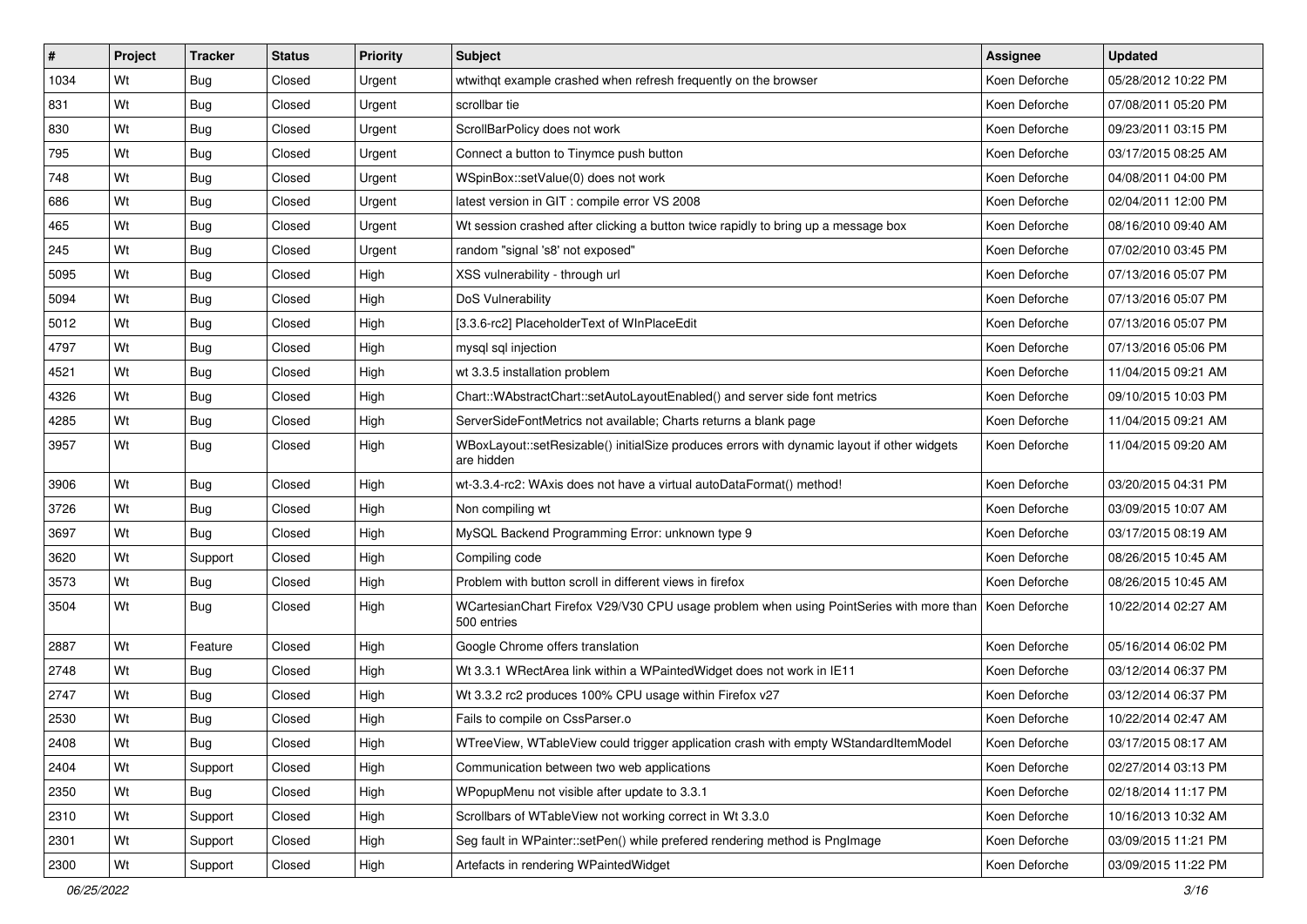| $\vert$ # | Project    | <b>Tracker</b> | <b>Status</b> | <b>Priority</b> | <b>Subject</b>                                                                                        | <b>Assignee</b> | <b>Updated</b>      |
|-----------|------------|----------------|---------------|-----------------|-------------------------------------------------------------------------------------------------------|-----------------|---------------------|
| 2257      | Wt         | Bug            | Closed        | High            | Crash in WDialog destructor at session termination                                                    | Koen Deforche   | 10/01/2013 09:36 AM |
| 2250      | Wt         | Support        | Closed        | High            | Silent timer                                                                                          | Koen Deforche   | 10/01/2013 09:36 AM |
| 2111      | Wt         | Bug            | Closed        | High            | Last column header text of a WTableView is not rendered                                               | Koen Deforche   | 10/01/2013 09:36 AM |
| 2069      | Wt         | Support        | Closed        | High            | Process scroll event in QTreeView                                                                     | Koen Deforche   | 02/18/2014 11:35 PM |
| 2053      | Wt         | <b>Bug</b>     | Closed        | High            | Bug with ptr::remove() during stale object check                                                      | Koen Deforche   | 07/31/2013 11:15 AM |
| 2047      | Wt         | <b>Bug</b>     | Closed        | High            | WPopupWidget                                                                                          | Koen Deforche   | 08/20/2013 11:28 PM |
| 2036      | Wt         | Bug            | Closed        | High            | Core dump in WAbstractItemView::modelHeaderDataChanged() of current git wt-3.3.0-30<br>(wt-a7f27d8)   | Koen Deforche   | 02/19/2014 01:05 PM |
| 2008      | Wt         | Bug            | Closed        | High            | After WApplication::setLocale("en") there is a error on browser window "TypeError: c is<br>undefined" | Koen Deforche   | 08/26/2015 10:51 AM |
| 2004      | Wt         | Bug            | Closed        | High            | Internal path signal not emitting with cookie tracking                                                | Koen Deforche   | 08/20/2013 11:28 PM |
| 1993      | Wt         | <b>Bug</b>     | Closed        | High            | Web sockets                                                                                           | Koen Deforche   | 08/20/2013 11:28 PM |
| 1992      | Wt         | Support        | Closed        | High            | Add static resource to main application path                                                          | Koen Deforche   | 07/31/2013 11:49 AM |
| 1913      | Wt         | Support        | Closed        | High            | Help with static resources                                                                            | Koen Deforche   | 03/09/2015 11:25 PM |
| 1907      | Wt         | <b>Bug</b>     | Closed        | High            | WHBoxLayout addStretch() does not work as expected since wt-3.3.0                                     | Koen Deforche   | 03/17/2015 08:25 AM |
| 1898      | Wt         | <b>Bug</b>     | Closed        | High            | WPopupMenu for WMenuItem problem                                                                      | Koen Deforche   | 08/20/2013 11:43 PM |
| 1887      | <b>JWt</b> | Bug            | Closed        | High            | Click handler modifier regression?                                                                    | Koen Deforche   | 10/16/2013 05:57 PM |
| 1857      | Wt         | <b>Bug</b>     | Closed        | High            | Access NULL pointer in WebSession.c                                                                   | Koen Deforche   | 08/20/2013 11:28 PM |
| 1830      | Wt         | Support        | Closed        | High            | How i can remove Wt styles classes from menu?                                                         | Koen Deforche   | 08/20/2013 11:28 PM |
| 1712      | Wt         | <b>Bug</b>     | Closed        | High            | CategoryScale labels are incorrectly drawn for more than 6 categories in 3.3.0-rc2                    | Koen Deforche   | 02/26/2013 09:24 PM |
| 1705      | Wt         | <b>Bug</b>     | Closed        | High            | backward compatiblity of locale()                                                                     | Koen Deforche   | 03/26/2013 08:14 AM |
| 1677      | Wt         | Bug            | Closed        | High            | Assert in WAxis.C at line 721                                                                         | Koen Deforche   | 02/19/2013 09:06 PM |
| 1673      | Wt         | Support        | Closed        | High            | Postgres connection pool in multi-threaded server                                                     | Koen Deforche   | 03/09/2015 11:29 PM |
| 1642      | Wt         | <b>Bug</b>     | Closed        | High            | different behaviours ie 9 <-> chrome                                                                  | Koen Deforche   | 01/29/2013 10:54 AM |
| 1607      | Wt         | <b>Bug</b>     | Closed        | High            | WSuggestionPopup wrong placement in UI when there is not enought place on sceen                       | Koen Deforche   | 02/13/2013 07:13 AM |
| 1521      | Wt         | <b>Bug</b>     | Closed        | High            | wt 3.2.3 WVBoxLayout issue                                                                            | Koen Deforche   | 02/13/2013 07:39 AM |
| 1501      | Wt         | Bug            | Closed        | High            | wt-3.2.3-rc2 WTableView with large number of rows within Firefox and Opera not updated<br>correctly   | Koen Deforche   | 11/01/2012 01:50 PM |
| 1495      | Wt         | Bug            | Closed        | High            | HTTP client doesn't verify the certificate                                                            | Koen Deforche   | 02/26/2013 09:24 PM |
| 1460      | JWt        | <b>Bug</b>     | Closed        | High            | WDialog "finished" listeners are called twice                                                         | Koen Deforche   | 10/29/2012 09:46 AM |
| 1412      | Wt         | <b>Bug</b>     | Closed        | High            | WDatePicker behaviour on IE                                                                           | Koen Deforche   | 10/13/2012 02:47 PM |
| 1392      | Wt         | Bug            | Closed        | High            | HTML version does not work                                                                            | Koen Deforche   | 10/13/2012 02:47 PM |
| 1390      | Wt         | Feature        | Closed        | High            | Client side time                                                                                      | Koen Deforche   | 08/20/2013 11:27 PM |
| 1382      | Wt         | <b>Bug</b>     | Closed        | High            | Wt/WTextEdit Exception with Wt-3.2.2-p1                                                               | Koen Deforche   | 10/13/2012 02:47 PM |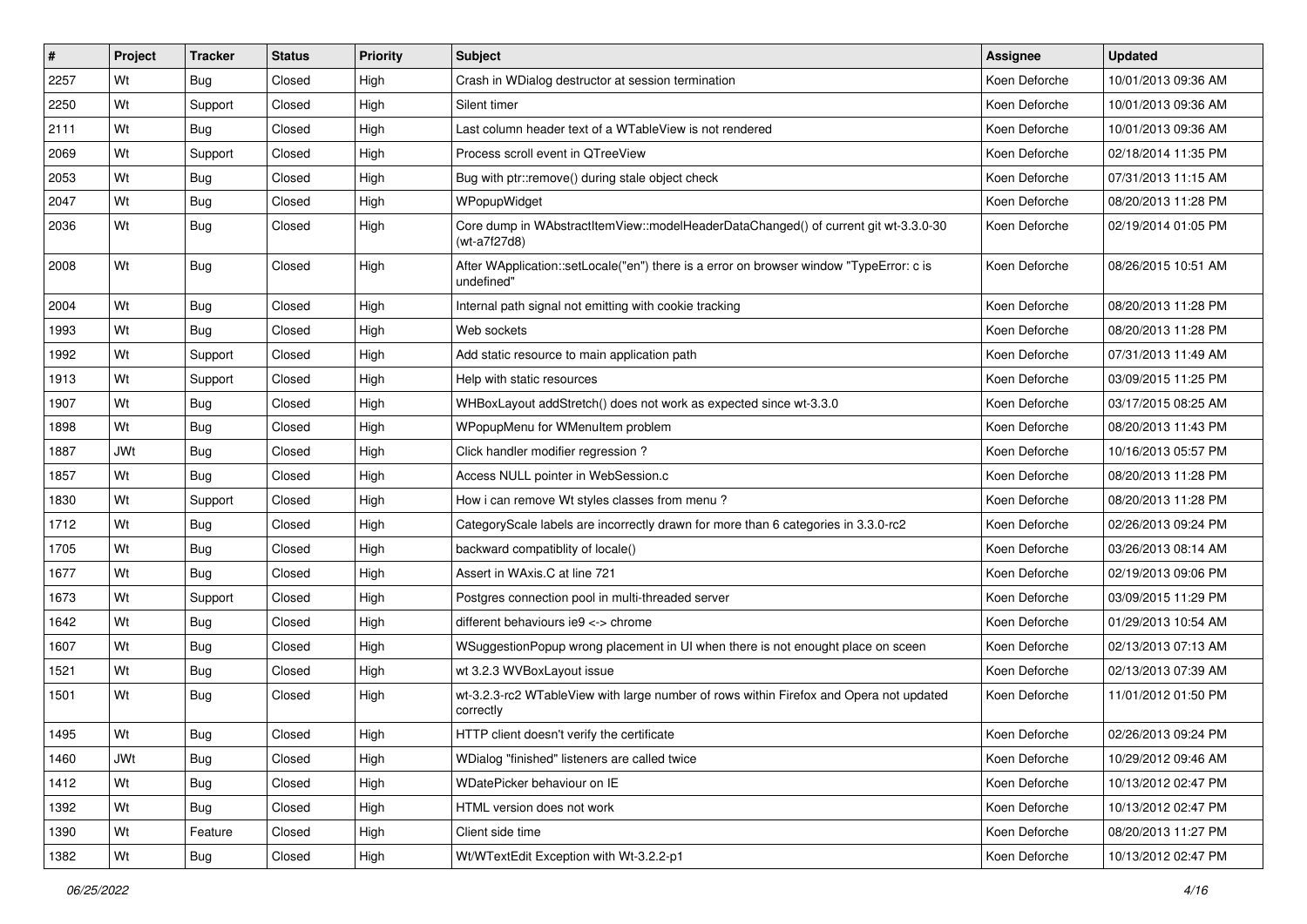| $\vert$ # | Project    | <b>Tracker</b> | <b>Status</b> | <b>Priority</b> | <b>Subject</b>                                                                                       | <b>Assignee</b> | <b>Updated</b>      |
|-----------|------------|----------------|---------------|-----------------|------------------------------------------------------------------------------------------------------|-----------------|---------------------|
| 1374      | Wt         | Bug            | Closed        | High            | Adding widgets to layout doesn't work!                                                               | Koen Deforche   | 10/13/2012 02:47 PM |
| 1330      | Wt         | Bug            | Closed        | High            | Wt internal error: TypeError: a.wtValidate is undefined, code: undefined, description: undefined     | Koen Deforche   | 07/06/2012 12:23 PM |
| 1303      | Wt         | Bug            | Closed        | High            | Invalid XML in Hangman example Russian translation                                                   | Koen Deforche   | 07/06/2012 12:23 PM |
| 1293      | Wt         | <b>Bug</b>     | Closed        | High            | setInternalPath() triggers one extra internalPathChanged() signal in non-ajax session                | Koen Deforche   | 07/06/2012 12:23 PM |
| 1290      | Wt         | Support        | Closed        | High            | Fastcgi Problem. Apache                                                                              | Koen Deforche   | 07/06/2012 12:58 PM |
| 1231      | <b>JWt</b> | Bug            | Closed        | High            | Scrolling with left mouse button & dragging                                                          | Koen Deforche   | 07/06/2012 12:48 PM |
| 1208      | Wt         | Support        | Closed        | High            | implement progressbar                                                                                | Koen Deforche   | 03/30/2012 12:05 PM |
| 1128      | Wt         | <b>Bug</b>     | Closed        | High            | Bugged tuple query                                                                                   | Koen Deforche   | 03/30/2012 12:05 PM |
| 1071      | Wt         | Bug            | Closed        | High            | Error on several links from main wt page                                                             | Koen Deforche   | 11/29/2011 12:00 PM |
| 1067      | Wt         | <b>Bug</b>     | Closed        | High            | [/i4Vh5eFCqslGwlaJ] [notice] "Not serving this." - i am getting this issue                           | Koen Deforche   | 11/29/2011 12:00 PM |
| 964       | Wt         | Bug            | Closed        | High            | IE9 blank page                                                                                       | Koen Deforche   | 09/23/2011 03:15 PM |
| 957       | Wt         | Support        | Closed        | High            | Modify node in wtreeview                                                                             | Koen Deforche   | 09/23/2011 03:20 PM |
| 949       | Wt         | <b>Bug</b>     | Closed        | High            | WTimer Strange problem with WGridLayout and WCartesianChart                                          | Koen Deforche   | 09/23/2011 03:16 PM |
| 931       | Wt         | Support        | Closed        | High            | Traverse and Search wtreeview                                                                        | Koen Deforche   | 09/23/2011 03:16 PM |
| 901       | Wt         | <b>Bug</b>     | Closed        | High            | bug: StdGridLayoutImpl.js in 3.1.10                                                                  | Koen Deforche   | 09/23/2011 03:15 PM |
| 888       | Wt         | Bug            | Closed        | High            | WFileUpload 2nd time hangs server                                                                    | Koen Deforche   | 07/08/2011 05:20 PM |
| 886       | Wt         | <b>Bug</b>     | Closed        | High            | Reproducible segmentation fault: dynamic submenus                                                    | Koen Deforche   | 07/08/2011 05:20 PM |
| 874       | Wt         | <b>Bug</b>     | Closed        | High            | Failed to get actual QueryString                                                                     | Koen Deforche   | 09/23/2011 03:15 PM |
| 866       | Wt         | Bug            | Closed        | High            | Bug: WTreeView toggle(expand/collapse) button dosn't work when DEBUG is enabled in<br>wt_config.xml. | Koen Deforche   | 07/08/2011 05:20 PM |
| 863       | Wt         | <b>Bug</b>     | Closed        | High            | Bug:WTableView setRowHeaderCount(1) with hidden column                                               | Koen Deforche   | 07/08/2011 05:20 PM |
| 862       | Wt         | <b>Bug</b>     | Closed        | High            | Bug: WTree View display error in IE                                                                  | Koen Deforche   | 07/08/2011 05:20 PM |
| 856       | Wt         | <b>Bug</b>     | Closed        | High            | Interal paths containing single quotes cause error of scrollIntoView                                 | Koen Deforche   | 07/08/2011 05:20 PM |
| 825       | Wt         | Feature        | Closed        | High            | session management: dedicated process for each session: support for wthttpd                          | Koen Deforche   | 03/17/2015 08:25 AM |
| 823       | Wt         | Feature        | Closed        | High            | Multiple WServer instances                                                                           | Koen Deforche   | 07/08/2011 05:20 PM |
| 765       | Wt         | Feature        | Closed        | High            | WToolbar is needed                                                                                   | Koen Deforche   | 02/13/2013 07:13 AM |
| 742       | Wt         | <b>Bug</b>     | Closed        | High            | WDoubleSpinBox ignores style class                                                                   | Koen Deforche   | 04/08/2011 04:00 PM |
| 735       | Wt         | <b>Bug</b>     | Closed        | High            | bug in treeview; git and wt-3.1.8                                                                    | Koen Deforche   | 04/08/2011 04:00 PM |
| 727       | Wt         | Bug            | Closed        | High            | WSpinBox should store a float value                                                                  | Koen Deforche   | 04/08/2011 04:00 PM |
| 721       | Wt         | <b>Bug</b>     | Closed        | High            | no text formatting option in WSpinBox                                                                | Koen Deforche   | 04/08/2011 04:00 PM |
| 720       | Wt         | <b>Bug</b>     | Closed        | High            | Wt internal error popup - regression                                                                 | Koen Deforche   | 04/08/2011 04:00 PM |
| 699       | Wt         | <b>Bug</b>     | Closed        | High            | "WAbstractItemModel: unsupported type N2Wt7WStringE"                                                 | Koen Deforche   | 02/04/2011 12:00 PM |
| 693       | Wt         | <b>Bug</b>     | Closed        | High            | Sloppy WApplication::internalPathMatches()                                                           | Koen Deforche   | 02/04/2011 12:00 PM |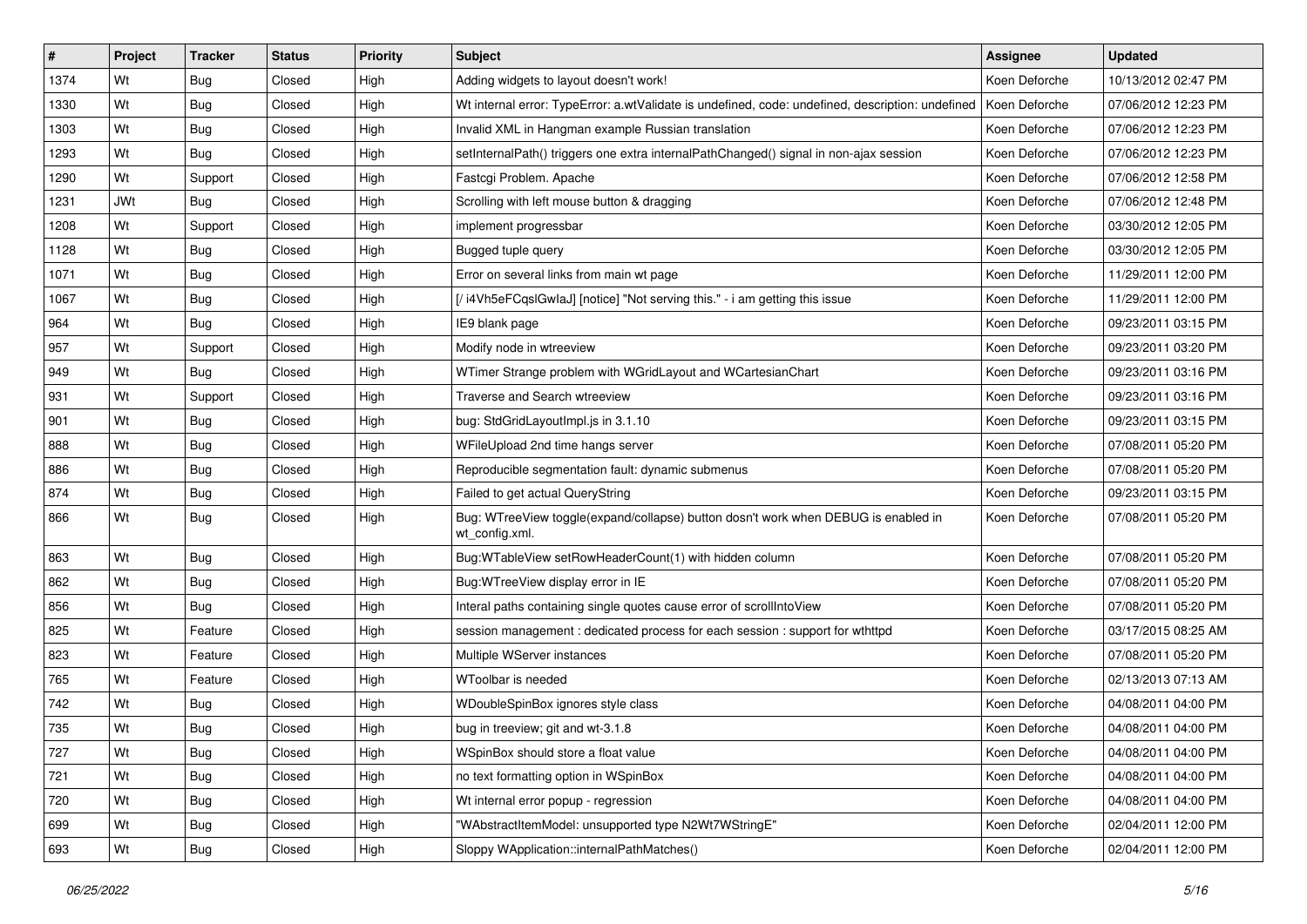| #    | Project | <b>Tracker</b> | <b>Status</b> | Priority | <b>Subject</b>                                                                                                                                                | <b>Assignee</b> | <b>Updated</b>      |
|------|---------|----------------|---------------|----------|---------------------------------------------------------------------------------------------------------------------------------------------------------------|-----------------|---------------------|
| 667  | Wt      | Bug            | Closed        | High     | HTML version internal path                                                                                                                                    | Koen Deforche   | 02/04/2011 12:00 PM |
| 631  | Wt      | Support        | Closed        | High     | Create a WTextEdit under Wdialog                                                                                                                              | Koen Deforche   | 02/04/2011 12:00 PM |
| 624  | Wt      | Bug            | Closed        | High     | [wt-3.1.17] some bug in Wt.js                                                                                                                                 | Koen Deforche   | 11/30/2010 05:29 PM |
| 609  | Wt      | Bug            | Closed        | High     | WPopupMenu::hide does not hide anything                                                                                                                       | Koen Deforche   | 11/27/2010 08:29 PM |
| 574  | Wt      | Support        | Closed        | High     | WTimer and browser refresh button                                                                                                                             | Koen Deforche   | 11/02/2010 10:32 AM |
| 564  | Wt      | Bug            | Closed        | High     | Crash when session being destroyed in one thread while UpdateLock is being acquired in<br>another thread                                                      | Koen Deforche   | 11/02/2010 10:32 AM |
| 546  | Wt      | Bug            | Closed        | High     | WTreeView caches index of about-to-be-removed row in response to beginRemoveRows(),<br>and later uses the index after the row has been removed from the model | Koen Deforche   | 11/02/2010 10:32 AM |
| 522  | Wt      | Bug            | Closed        | High     | the new extkitchen example expose some fogi bugs                                                                                                              | Koen Deforche   | 11/02/2010 10:33 AM |
| 495  | Wt      | Bug            | Closed        | High     | Fix performance problem with layout managers                                                                                                                  | Koen Deforche   | 09/16/2010 03:58 PM |
| 493  | Wt      | Bug            | Closed        | High     | Regression in WVMLImage due to fix for #448                                                                                                                   | Koen Deforche   | 09/16/2010 03:58 PM |
| 489  | Wt      | Bug            | Closed        | High     | Table view cell not clickable within a dialog                                                                                                                 | Koen Deforche   | 09/16/2010 03:58 PM |
| 480  | Wt      | Bug            | Closed        | High     | Wt session crashed when bringing up a message box via exec() in Wt 3.1.4                                                                                      | Koen Deforche   | 09/16/2010 03:58 PM |
| 454  | Wt      | Bug            | Closed        | High     | Wt::Dbo improve query parsing                                                                                                                                 | Koen Deforche   | 08/16/2010 09:40 AM |
| 423  | Wt      | Bug            | Closed        | High     | WCheckBox, WRadioButton: fix enabling/disabling                                                                                                               | Koen Deforche   | 08/16/2010 09:44 AM |
| 354  | Wt      | Bug            | Closed        | High     | Various rendering issues with IE8 in Wt application                                                                                                           | Koen Deforche   | 05/21/2010 09:29 AM |
| 271  | Wt      | Feature        | Closed        | High     | WProgressBar                                                                                                                                                  | Koen Deforche   | 11/02/2010 10:33 AM |
| 6629 | Wt      | Bug            | Closed        | Normal   | WPdflmage logs libharu errors, produces incorrect output                                                                                                      | Koen Deforche   | 12/14/2018 04:31 PM |
| 5432 | Wt      | Support        | Closed        | Normal   | How to include Qt5 Library (QtCore QtGui QtWidgets QtDeclarative) into a Cmake                                                                                | Koen Deforche   | 11/22/2016 02:33 PM |
| 5279 | Wt      | Bug            | Closed        | Normal   | Catching double click in WTableCell                                                                                                                           | Koen Deforche   | 04/03/2017 12:47 PM |
| 5139 | Wt      | Support        | Closed        | Normal   | Postgre query                                                                                                                                                 | Koen Deforche   | 04/03/2017 01:33 PM |
| 4858 | Wt      | Bug            | Closed        | Normal   | Is Wt is MVC?                                                                                                                                                 | Koen Deforche   | 04/15/2016 10:25 AM |
| 4829 | Wt      | Bug            | Closed        | Normal   | Linking fails when compiling the "Hello, World!" application with clang $++$ and not $g++$                                                                    | Koen Deforche   | 07/13/2016 05:07 PM |
| 4796 | Wt      | <b>Bug</b>     | Closed        | Normal   | WTemplateFormView rerender visual bug                                                                                                                         | Koen Deforche   | 07/13/2016 05:06 PM |
| 4791 | Wt      | Bug            | Closed        | Normal   | Wt::WDialog::setMaximumSize() is ineffective                                                                                                                  | Koen Deforche   | 07/13/2016 05:06 PM |
| 4781 | Wt      | Bug            | Closed        | Normal   | Theme CSS sometimes dropped in widgetset mode with web-sockets true                                                                                           | Koen Deforche   | 07/13/2016 05:06 PM |
| 4767 | Wt      | Bug            | Closed        | Normal   | WPopupMenu in WTableView                                                                                                                                      | Koen Deforche   | 07/13/2016 05:06 PM |
| 4749 | Wt      | <b>Bug</b>     | Closed        | Normal   | WTreeView, doubleClicked does not work like it did in Wt-3.3.4 if SingleSelection is enabled                                                                  | Koen Deforche   | 07/13/2016 05:06 PM |
| 4734 | Wt      | <b>Bug</b>     | Closed        | Normal   | Wt::Dbo segfaults when calling sql functions                                                                                                                  | Koen Deforche   | 07/13/2016 05:06 PM |
| 4727 | Wt      | <b>Bug</b>     | Closed        | Normal   | WTableView::scrollTo() not working before rendering                                                                                                           | Koen Deforche   | 07/13/2016 05:06 PM |
| 4714 | Wt      | <b>Bug</b>     | Closed        | Normal   | Wt::WFileUpload Does not Update the ProgressBar                                                                                                               | Koen Deforche   | 03/02/2016 10:13 AM |
| 4697 | Wt      | <b>Bug</b>     | Closed        | Normal   | Http::ResponseContinuation: WriteError                                                                                                                        | Koen Deforche   | 07/13/2016 05:06 PM |
| 4670 | Wt      | Bug            | Closed        | Normal   | WLocale.C is missing definition for WLocale::setDateTimeFormat()                                                                                              | Koen Deforche   | 07/13/2016 05:06 PM |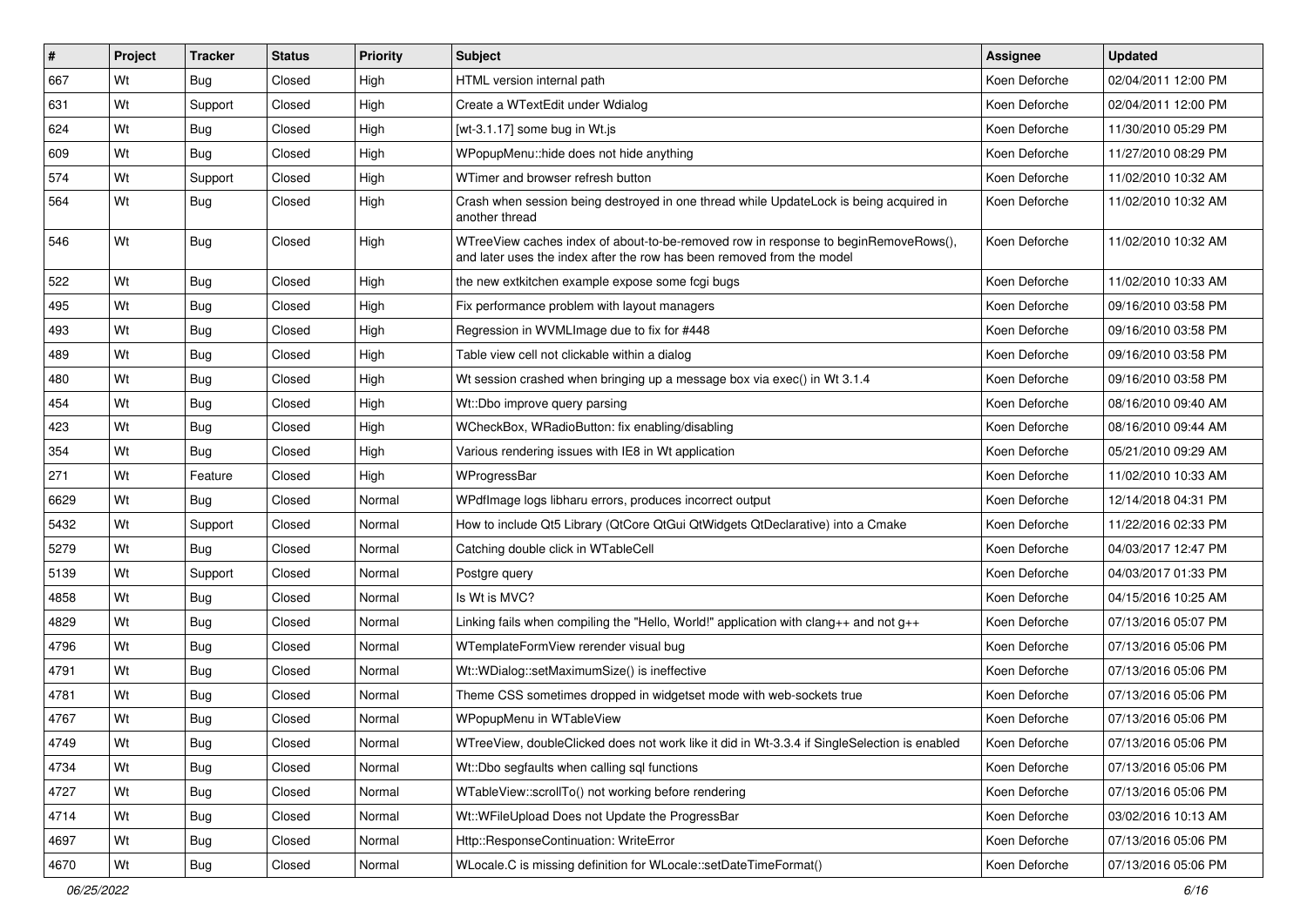| $\vert$ # | Project | <b>Tracker</b> | <b>Status</b> | <b>Priority</b> | <b>Subject</b>                                                                                       | <b>Assignee</b> | <b>Updated</b>      |
|-----------|---------|----------------|---------------|-----------------|------------------------------------------------------------------------------------------------------|-----------------|---------------------|
| 4648      | Wt      | Support        | Closed        | Normal          | Ambiguous method call boost::signals::connection/boost::signals2::connection                         | Koen Deforche   | 01/11/2016 05:14 PM |
| 4626      | Wt      | Bug            | Closed        | Normal          | WAbstractItemView selection regression                                                               | Koen Deforche   | 07/13/2016 05:06 PM |
| 4612      | Wt      | Bug            | Closed        | Normal          | Line Edit in tables is misaligned with Bootstrap 2 theme                                             | Koen Deforche   | 07/13/2016 05:06 PM |
| 4611      | Wt      | Bug            | Closed        | Normal          | setJavaScriptMember() and single digit                                                               | Koen Deforche   | 07/13/2016 05:06 PM |
| 4609      | Wt      | Support        | Closed        | Normal          | Redmine email notifications                                                                          | Koen Deforche   | 07/13/2016 05:06 PM |
| 4608      | Wt      | Bug            | Closed        | Normal          | WCartesianCharts with tooltips receive JS error when all tooltip data removed                        | Koen Deforche   | 07/13/2016 05:06 PM |
| 4607      | Wt      | <b>Bug</b>     | Closed        | Normal          | [3.3.5.-rc2] JavaScript error "g is undefined"                                                       | Koen Deforche   | 07/13/2016 05:06 PM |
| 4606      | Wt      | <b>Bug</b>     | Closed        | Normal          | QueryModel setData emits dataChanged prior to database commit                                        | Koen Deforche   | 07/13/2016 05:06 PM |
| 4584      | Wt      | <b>Bug</b>     | Closed        | Normal          | wt-3.3.5-rc2 fails to compile on arm with gcc 5.2                                                    | Koen Deforche   | 07/13/2016 05:06 PM |
| 4560      | Wt      | Bug            | Closed        | Normal          | Standard path for wt.config isn't right                                                              | Koen Deforche   | 07/13/2016 05:06 PM |
| 4515      | Wt      | Bug            | Closed        | Normal          | CMake make install with CMAKE_INSTALL_PREFIX                                                         | Koen Deforche   | 11/04/2015 09:21 AM |
| 4514      | Wt      | <b>Bug</b>     | Closed        | Normal          | Validation inside a WDialog does not format the line edit with has-error                             | Koen Deforche   | 11/04/2015 09:21 AM |
| 4512      | Wt      | <b>Bug</b>     | Closed        | Normal          | JQuery event handlers stop working after widget reparenting                                          | Koen Deforche   | 11/04/2015 09:21 AM |
| 4510      | Wt      | Bug            | Closed        | Normal          | WCartesianCharts with tooltips in layout fail with javascript error                                  | Koen Deforche   | 11/04/2015 09:21 AM |
| 4490      | Wt      | Support        | Closed        | Normal          | connection to pushbutton does not work                                                               | Koen Deforche   | 11/04/2015 09:21 AM |
| 4488      | Wt      | Bug            | Closed        | Normal          | currentUrl in WResource                                                                              | Koen Deforche   | 11/04/2015 09:21 AM |
| 4469      | Wt      | <b>Bug</b>     | Closed        | Normal          | 3.3.5 RC release notes' description of WWebWidget::setHtmlTagName() contradicts its<br>documentation | Koen Deforche   | 11/04/2015 09:21 AM |
| 4452      | Wt      | <b>Bug</b>     | Closed        | Normal          | WTextEdit.min.js is out-of-date on github                                                            | Koen Deforche   | 11/04/2015 09:21 AM |
| 4398      | Wt      | Bug            | Closed        | Normal          | <b>Broken Links</b>                                                                                  | Koen Deforche   | 09/10/2015 10:03 PM |
| 4294      | Wt      | <b>Bug</b>     | Closed        | Normal          | Synthetic Primary Key Not Being Reported Correctly                                                   | Koen Deforche   | 09/10/2015 10:03 PM |
| 4290      | Wt      | Bug            | Closed        | Normal          | dbo-tutorial7 build error                                                                            | Koen Deforche   | 09/10/2015 10:03 PM |
| 4273      | Wt      | Bug            | Closed        | Normal          | promptPassword in letUpdatePassword                                                                  | Koen Deforche   | 09/10/2015 10:03 PM |
| 4271      | Wt      | Bug            | Closed        | Normal          | [wt-3.3.4] A clickable WPopupMenuItem result null after a WDialog is closed                          | Koen Deforche   | 09/10/2015 10:03 PM |
| 4246      | Wt      | <b>Bug</b>     | Closed        | Normal          | WDialog is hidden, if a item of a contained WPopupMenu is clicked and setTransient(true) is<br>set   | Koen Deforche   | 09/10/2015 10:03 PM |
| 4241      | Wt      | <b>Bug</b>     | Closed        | Normal          | Missing cookie: WtInternalPath                                                                       | Koen Deforche   | 08/26/2015 11:26 AM |
| 4229      | Wt      | <b>Bug</b>     | Closed        | Normal          | bindString (WTemplate) and utf-8 special chars                                                       | Koen Deforche   | 09/10/2015 10:03 PM |
| 4210      | Wt      | <b>Bug</b>     | Closed        | Normal          | WCalendar localization problem                                                                       | Koen Deforche   | 09/10/2015 10:03 PM |
| 4198      | Wt      | Bug            | Closed        | Normal          | Minified Wt.min.js may be out-of-date                                                                | Koen Deforche   | 09/10/2015 10:03 PM |
| 4188      | Wt      | Feature        | Closed        | Normal          | Consider performance-related patches to Render.                                                      | Koen Deforche   | 09/10/2015 10:03 PM |
| 4155      | Wt      | Bug            | Closed        | Normal          | [3.3.4] Binding UTF8 Strings                                                                         | Koen Deforche   | 09/10/2015 10:03 PM |
| 4114      | Wt      | Support        | Closed        | Normal          | compilation error with Wt::Dbo::dbo_traits<>: previous definition                                    | Koen Deforche   | 11/04/2015 09:20 AM |
| 4106      | Wt      | <b>Bug</b>     | Closed        | Normal          | 3.3.4 Checkboxes                                                                                     | Koen Deforche   | 08/26/2015 12:03 PM |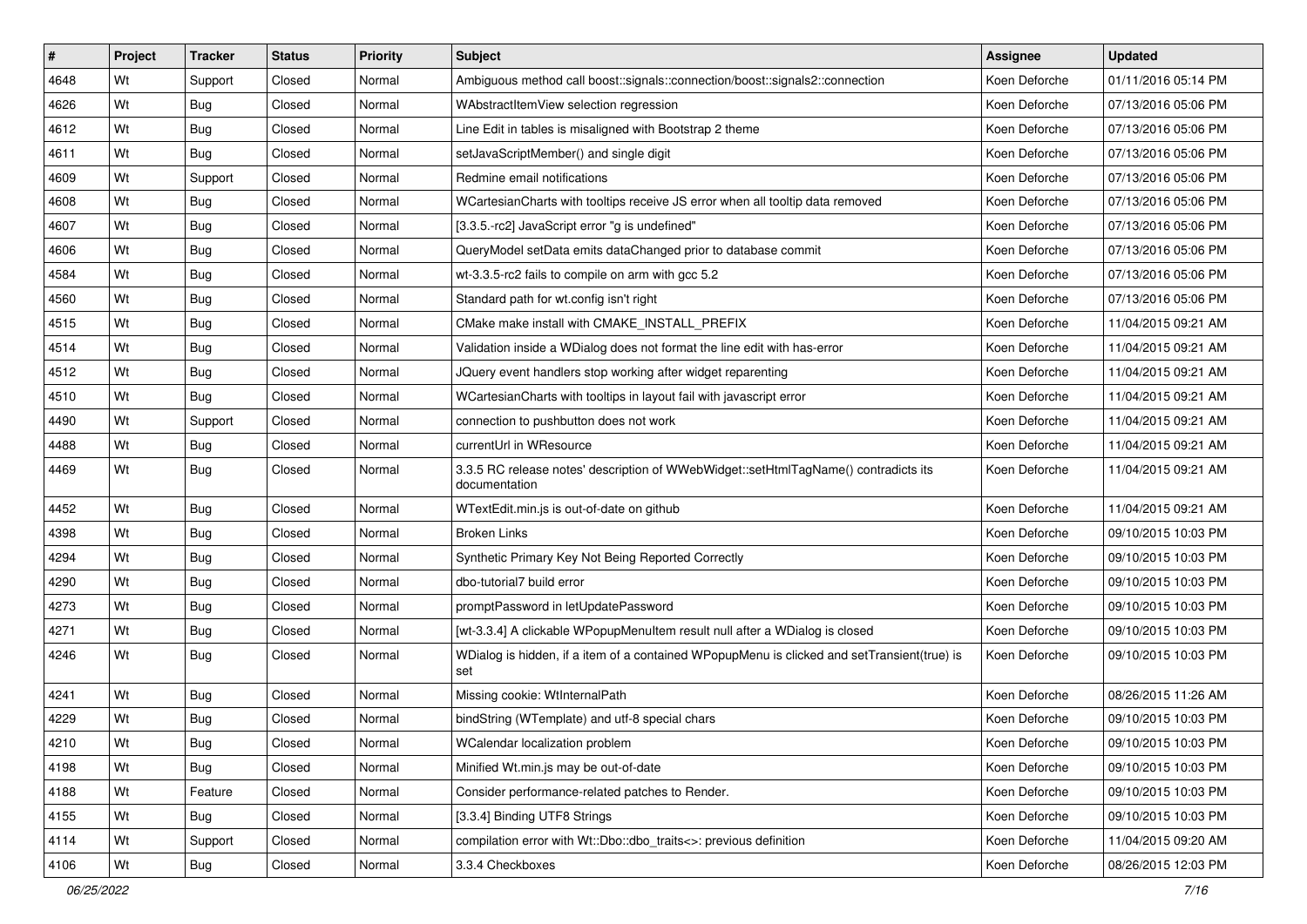| #    | Project | <b>Tracker</b> | <b>Status</b> | Priority | <b>Subject</b>                                                                                     | Assignee      | <b>Updated</b>      |
|------|---------|----------------|---------------|----------|----------------------------------------------------------------------------------------------------|---------------|---------------------|
| 4005 | Wt      | Bug            | Closed        | Normal   | segfault with segmented HTTP header                                                                | Koen Deforche | 11/04/2015 09:20 AM |
| 3909 | Wt      | Support        | Closed        | Normal   | Best Way to Keep a Session Between Tabs                                                            | Koen Deforche | 03/26/2015 09:39 PM |
| 3903 | Wt      | Bug            | Closed        | Normal   | Wt 3.3.4-rc2: wtwithgt and websockets                                                              | Koen Deforche | 03/26/2015 09:39 PM |
| 3881 | Wt      | Bug            | Closed        | Normal   | Unexpected "Reentrant statement use is not yet implemented"                                        | Koen Deforche | 08/26/2015 11:41 AM |
| 3878 | Wt      | Bug            | Closed        | Normal   | JSignal: bad argument format                                                                       | Koen Deforche | 03/25/2015 07:48 AM |
| 3811 | Wt      | Support        | Closed        | Normal   | replace div by ol inside WContainerWidget                                                          | Koen Deforche | 03/17/2015 08:20 AM |
| 3810 | Wt      | Bug            | Closed        | Normal   | WContainerWidget size stuck to its minimumSize                                                     | Koen Deforche | 03/17/2015 08:20 AM |
| 3799 | Wt      | Feature        | Closed        | Normal   | Error in the code class of RedirectEndpoint                                                        | Koen Deforche | 03/17/2015 08:20 AM |
| 3798 | Wt      | Bug            | Closed        | Normal   | Application terminates after calling the function addOAuth class AuthWidget                        | Koen Deforche | 03/17/2015 08:20 AM |
| 3752 | Wt      | Support        | Closed        | Normal   | using where on the find() method in order to query database generate lower case query              | Koen Deforche | 03/17/2015 08:20 AM |
| 3749 | Wt      | Bug            | Closed        | Normal   | Trying to Build CssParser.o using Boost 1.57.0                                                     | Koen Deforche | 03/17/2015 08:20 AM |
| 3748 | Wt      | Bug            | Closed        | Normal   | Transient WPopupWidget does not appear at the first show() call                                    | Koen Deforche | 03/17/2015 08:20 AM |
| 3746 | Wt      | Support        | Closed        | Normal   | add website backstage                                                                              | Koen Deforche | 03/17/2015 08:20 AM |
| 3739 | Wt      | Support        | Closed        | Normal   | Themes do not clean up after themselves / it is not possible to switch themes dynamically          | Koen Deforche | 03/09/2015 11:45 PM |
| 3737 | Wt      | Bug            | Closed        | Normal   | Rendering issue in WTableView (and probably WTreeView) headers after column resize                 | Koen Deforche | 03/17/2015 08:20 AM |
| 3735 | Wt      | Bug            | Closed        | Normal   | wtwithqt: triggerUpdate() causes rendering outside the Qt-Thread-Context                           | Koen Deforche | 03/17/2015 08:20 AM |
| 3734 | Wt      | Support        | Closed        | Normal   | WTextEdit (to edit) and WText (to view).                                                           | Koen Deforche | 03/17/2015 08:20 AM |
| 3733 | Wt      | Support        | Closed        | Normal   | WTextEdit                                                                                          | Koen Deforche | 03/17/2015 08:20 AM |
| 3732 | Wt      | Bug            | Closed        | Normal   | WPushButton + setMenu(WPopupMenu) + menu->addItem(tr("some-string"))                               | Koen Deforche | 03/09/2015 11:49 PM |
| 3731 | Wt      | Support        | Closed        | Normal   | can't find "resources/tiny_mce/tiny_mce.js"                                                        | Koen Deforche | 03/17/2015 08:20 AM |
| 3728 | Wt      | Support        | Closed        | Normal   | download files                                                                                     | Koen Deforche | 03/17/2015 08:20 AM |
| 3727 | Wt      | Bug            | Closed        | Normal   | how to jump from one page to another page?                                                         | Koen Deforche | 03/17/2015 08:20 AM |
| 3721 | Wt      | Bug            | Closed        | Normal   | WTextEdit break WTemplate.                                                                         | Koen Deforche | 09/10/2015 10:02 PM |
| 3720 | Wt      | <b>Bug</b>     | Closed        | Normal   | Tooltip placement                                                                                  | Koen Deforche | 03/17/2015 08:20 AM |
| 3719 | Wt      | <b>Bug</b>     | Closed        | Normal   | WTableView grows horizontally when vertical scrollbar is visible                                   | Koen Deforche | 03/17/2015 08:20 AM |
| 3718 | Wt      | <b>Bug</b>     | Closed        | Normal   | WTemplate with <iframe> or <object> blocks mouseWentDown</object></iframe>                         | Koen Deforche | 03/17/2015 08:20 AM |
| 3713 | Wt      | Bug            | Closed        | Normal   | Mouse Click event emitted on mouseDrag + mouse click is not catching right click event<br>properly | Koen Deforche | 03/17/2015 08:20 AM |
| 3710 | Wt      | Bug            | Closed        | Normal   | Wt web site hangs for several seconds during loading on Firefox $+$ OS X                           | Koen Deforche | 08/26/2015 11:54 AM |
| 3705 | Wt      | Support        | Closed        | Normal   | Mediaplayer: Visualisation of audio                                                                | Koen Deforche | 03/17/2015 08:20 AM |
| 3701 | Wt      | Feature        | Closed        | Normal   | Support bootstrap 3's glyphicons                                                                   | Koen Deforche | 03/06/2015 01:07 PM |
| 3700 | Wt      | Support        | Closed        | Normal   | QtNetwork support                                                                                  | Koen Deforche | 03/17/2015 08:19 AM |
| 3696 | Wt      | Support        | Closed        | Normal   | WServer instantiation in GTest environment                                                         | Koen Deforche | 03/09/2015 11:51 PM |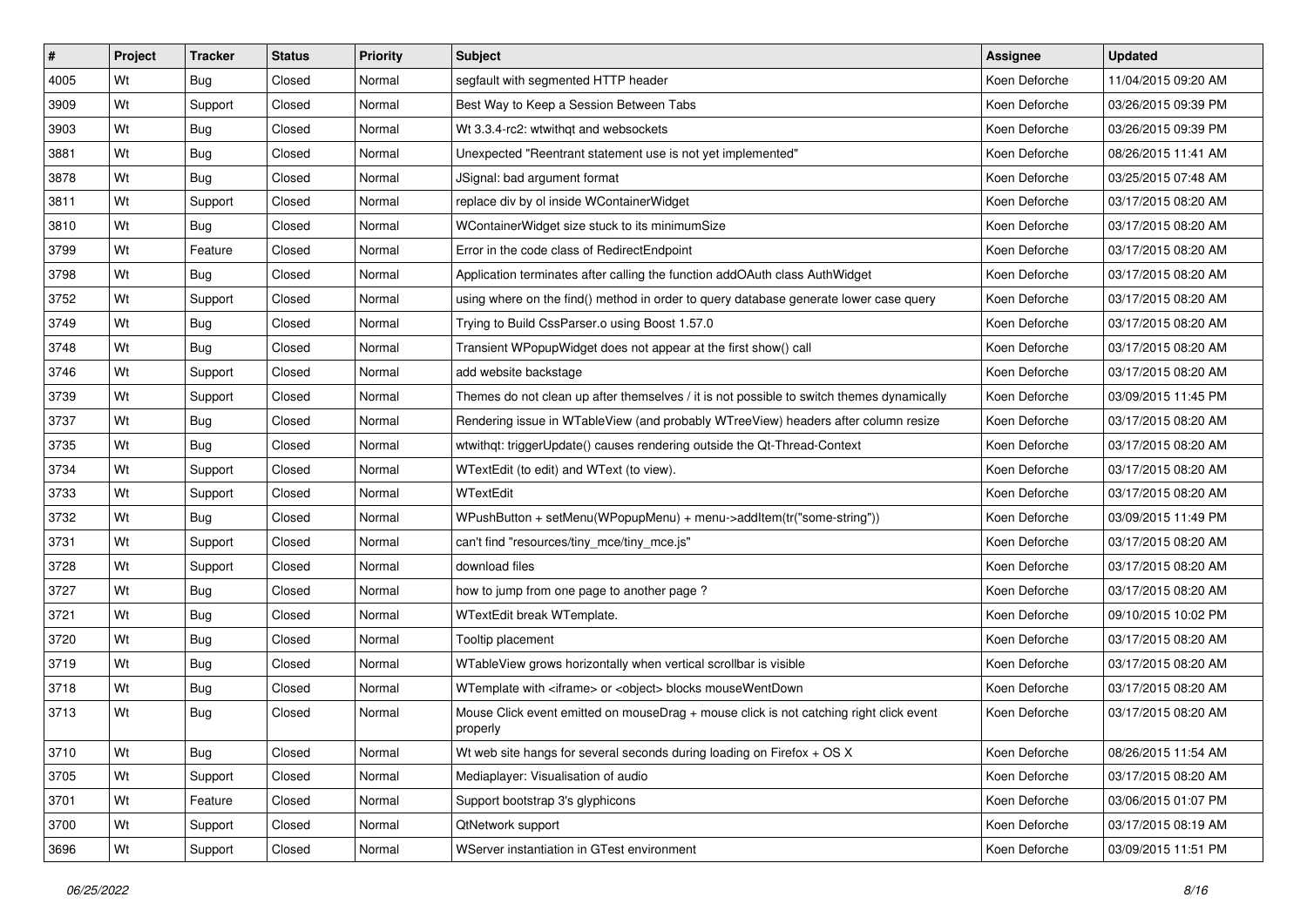| #    | Project | <b>Tracker</b> | <b>Status</b> | <b>Priority</b> | <b>Subject</b>                                                                                                  | Assignee      | <b>Updated</b>      |
|------|---------|----------------|---------------|-----------------|-----------------------------------------------------------------------------------------------------------------|---------------|---------------------|
| 3695 | Wt      | <b>Bug</b>     | Closed        | Normal          | [wt-3.3.4-rc1] WPushButtons within (modal) WDialog cannot be clicked in Firefox with disabled<br>JavaSctript    | Koen Deforche | 03/17/2015 08:19 AM |
| 3694 | Wt      | Support        | Closed        | Normal          | Wt and existing C++ desktop applications                                                                        | Koen Deforche | 03/17/2015 08:19 AM |
| 3693 | Wt      | <b>Bug</b>     | Closed        | Normal          | Calling 'setTreeRoot' on WTreeTable with an empty string for 'header' causes treetable to<br>render incorrectly | Koen Deforche | 03/17/2015 08:19 AM |
| 3692 | Wt      | Bug            | Closed        | Normal          | ScatterPlot does not work correctly except for line, curve                                                      | Koen Deforche | 03/17/2015 08:19 AM |
| 3689 | Wt      | Support        | Closed        | Normal          | the question about layout managers                                                                              | Koen Deforche | 08/26/2015 11:53 AM |
| 3687 | Wt      | <b>Bug</b>     | Closed        | Normal          | 2 fast clicks on different items in a List are recognized as doubleclick on the last item                       | Koen Deforche | 03/17/2015 08:19 AM |
| 3683 | Wt      | <b>Bug</b>     | Closed        | Normal          | display Chinese character                                                                                       | Koen Deforche | 02/16/2015 11:27 PM |
| 3681 | Wt      | <b>Bug</b>     | Closed        | Normal          | Duplicate declaration warning building multi-threaded examples with cmake                                       | Koen Deforche | 03/17/2015 08:19 AM |
| 3676 | Wt      | <b>Bug</b>     | Closed        | Normal          | WLineEdit::keyWentUp doesn't detect backspace, delete, etc.                                                     | Koen Deforche | 03/17/2015 08:19 AM |
| 3675 | Wt      | Support        | Closed        | Normal          | How does sequential invocation of application posted event and http request handle.                             | Koen Deforche | 03/17/2015 08:19 AM |
| 3674 | Wt      | <b>Bug</b>     | Closed        | Normal          | WSelectionBox::selectedIndexes()                                                                                | Koen Deforche | 03/17/2015 08:19 AM |
| 3670 | Wt      | Support        | Closed        | Normal          | Implementing conditional pen coloring in a WSeries                                                              | Koen Deforche | 03/17/2015 04:52 PM |
| 3667 | Wt      | Support        | Closed        | Normal          | Performance with high number of objects                                                                         | Koen Deforche | 02/16/2015 01:32 PM |
| 3662 | Wt      | <b>Bug</b>     | Closed        | Normal          | WTreeTable doesn't render empty (or whitespace) WText column widgets correctly                                  | Koen Deforche | 03/17/2015 08:19 AM |
| 3658 | Wt      | Support        | Closed        | Normal          | iframe to fill available space                                                                                  | Koen Deforche | 03/17/2015 04:54 PM |
| 3655 | Wt      | <b>Bug</b>     | Closed        | Normal          | #define WT_USTRING WString                                                                                      | Koen Deforche | 03/17/2015 08:18 AM |
| 3653 | Wt      | Bug            | Closed        | Normal          | Resizable WDialogs with the Bootstrap themes are missing visible resize handles                                 | Koen Deforche | 03/17/2015 08:18 AM |
| 3652 | Wt      | <b>Bug</b>     | Closed        | Normal          | With multiple modeless WDialogs open, only the top one can be closed with the escape key                        | Koen Deforche | 03/17/2015 08:18 AM |
| 3651 | Wt      | <b>Bug</b>     | Closed        | Normal          | WTreeTable doesn't resize rows when WPushButtons are used as column widgets:                                    | Koen Deforche | 03/17/2015 08:18 AM |
| 3650 | Wt      | <b>Bug</b>     | Closed        | Normal          | WTreeTable doesn't render child nodes properly if they are added after tree root is expanded                    | Koen Deforche | 03/17/2015 08:18 AM |
| 3644 | Wt      | <b>Bug</b>     | Closed        | Normal          | XHTML Tooltip wrong position                                                                                    | Koen Deforche | 03/17/2015 08:18 AM |
| 3639 | Wt      | <b>Bug</b>     | Closed        | Normal          | Two memory leaks in Render with internal stylesheets                                                            | Koen Deforche | 03/17/2015 08:18 AM |
| 3638 | Wt      | <b>Bug</b>     | Closed        | Normal          | Forward slashes get urlencoded in internalPath without Javascript                                               | Koen Deforche | 03/17/2015 08:18 AM |
| 3630 | Wt      | Support        | Closed        | Normal          | OS X Yosemite                                                                                                   | Koen Deforche | 03/09/2015 11:53 PM |
| 3628 | Wt      | <b>Bug</b>     | Closed        | Normal          | WTableView scroll bars vanishes when calling setRowHeight() at runtime                                          | Koen Deforche | 03/17/2015 08:18 AM |
| 3626 | Wt      | Support        | Closed        | Normal          | Problem with including GraphicsMagick headers                                                                   | Koen Deforche | 03/17/2015 08:18 AM |
| 3623 | Wt      | Bug            | Closed        | Normal          | WVBoxLayout and WTableView                                                                                      | Koen Deforche | 11/09/2014 08:13 PM |
| 3622 | Wt      | Support        | Closed        | Normal          | information                                                                                                     | Koen Deforche | 10/22/2014 02:30 AM |
| 3621 | Wt      | Feature        | Closed        | Normal          | Dbo: Consider omitting select count(1) in QueryModel rowCount when possible                                     | Koen Deforche | 10/22/2014 02:30 AM |
| 3619 | Wt      | <b>Bug</b>     | Closed        | Normal          | Bug #3365                                                                                                       | Koen Deforche | 11/09/2014 08:32 PM |
| 3618 | Wt      | <b>Bug</b>     | Closed        | Normal          | Auth Dbo: Consider adding schema support for UserDatabase                                                       | Koen Deforche | 10/22/2014 02:29 AM |
| 3617 | Wt      | Support        | Closed        | Normal          | Signal from dead session causes reload, want to avoid that                                                      | Koen Deforche | 10/22/2014 02:29 AM |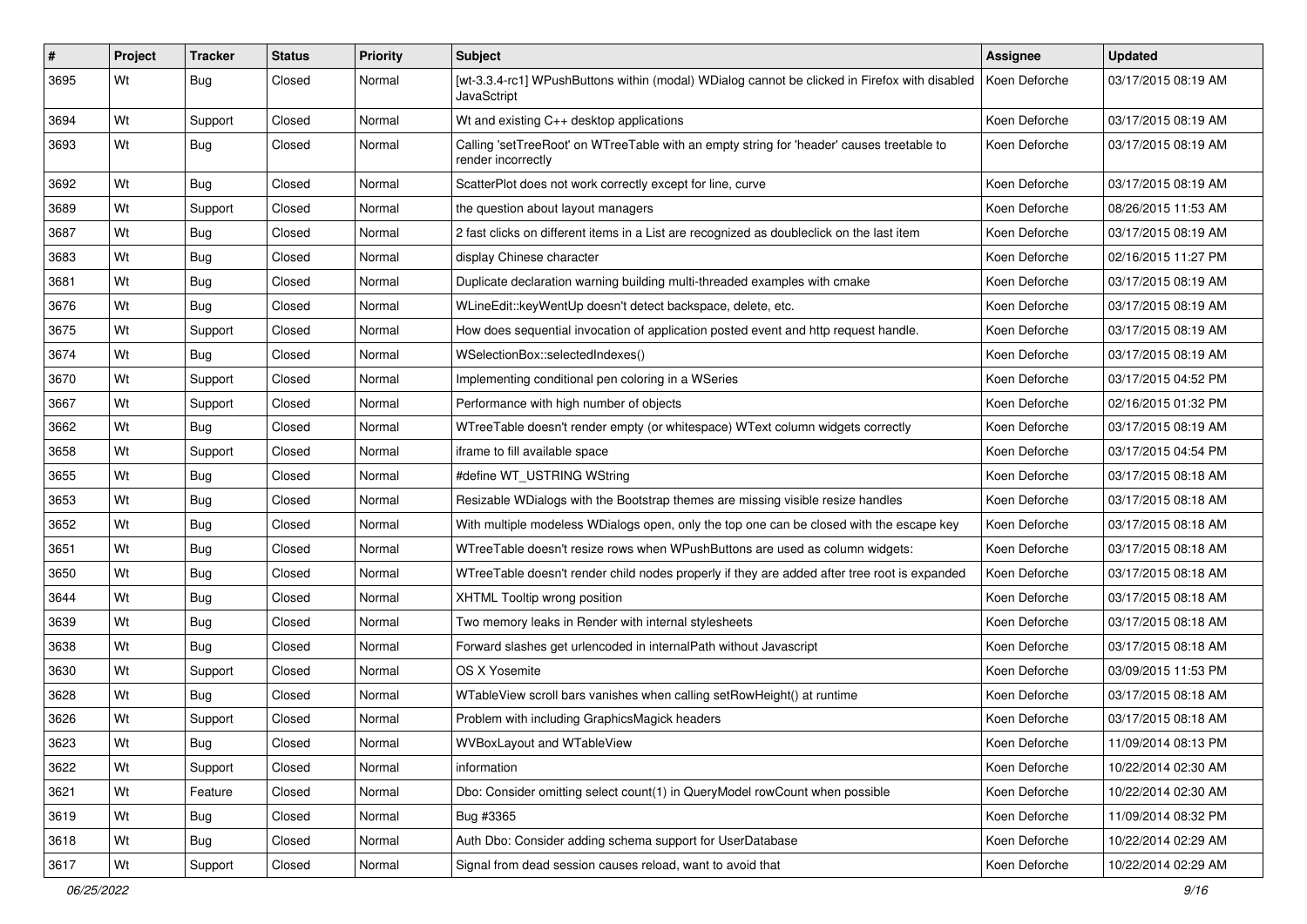| $\vert$ # | Project | <b>Tracker</b> | <b>Status</b> | <b>Priority</b> | <b>Subject</b>                                                                                           | <b>Assignee</b> | <b>Updated</b>      |
|-----------|---------|----------------|---------------|-----------------|----------------------------------------------------------------------------------------------------------|-----------------|---------------------|
| 3616      | Wt      | Feature        | Closed        | Normal          | Dbo: Consider providing access to quoted table names (with schemas)                                      | Koen Deforche   | 10/22/2014 02:29 AM |
| 3611      | Wt      | Bug            | Closed        | Normal          | WGoogleMap not rendering in QT5                                                                          | Koen Deforche   | 10/22/2014 02:29 AM |
| 3610      | Wt      | <b>Bug</b>     | Closed        | Normal          | Toggling Treeitems in a large WTreeView gets bugged (showing loading indicator, doubles<br>entries)      | Koen Deforche   | 10/22/2014 02:28 AM |
| 3605      | Wt      | <b>Bug</b>     | Closed        | Normal          | Possible bug with WSpinBox validator in test environment                                                 | Koen Deforche   | 05/08/2017 09:23 PM |
| 3604      | Wt      | <b>Bug</b>     | Closed        | Normal          | Possible bug on 'setObjectName' with WTableView                                                          | Koen Deforche   | 10/22/2014 02:28 AM |
| 3603      | Wt      | Support        | Closed        | Normal          | Dselpoy Examples On Linux Server                                                                         | Koen Deforche   | 10/22/2014 02:28 AM |
| 3600      | Wt      | Bug            | Closed        | Normal          | Wt::Http::Client request adding headers                                                                  | Koen Deforche   | 10/27/2014 12:56 PM |
| 3599      | Wt      | Feature        | Closed        | Normal          | Wt::Http::Client ssl certificate verification                                                            | Koen Deforche   | 10/22/2014 02:28 AM |
| 3598      | Wt      | <b>Bug</b>     | Closed        | Normal          | Wt::Http::Client::setSsIVerifyPath implementation missing                                                | Koen Deforche   | 10/22/2014 02:28 AM |
| 3582      | Wt      | <b>Bug</b>     | Closed        | Normal          | Bootstrap 3 and AuthWidget                                                                               | Koen Deforche   | 10/22/2014 02:28 AM |
| 3578      | Wt      | Bug            | Closed        | Normal          | WMessageBox setEscapeButton() implementation is missing                                                  | Koen Deforche   | 10/22/2014 02:28 AM |
| 3577      | Wt      | <b>Bug</b>     | Closed        | Normal          | Wt::Dbo with Sqlite3 backend: clearing a collection for a Dbo::ptr throws an "syntax error"<br>exception | Koen Deforche   | 10/22/2014 02:28 AM |
| 3575      | Wt      | Support        | Closed        | Normal          | Support of URL routing/navigation for RESTful web services                                               | Koen Deforche   | 10/22/2014 02:28 AM |
| 3574      | Wt      | <b>Bug</b>     | Closed        | Normal          | Wt::WCalendar browseToNextMonth() does not work correctly                                                | Koen Deforche   | 10/22/2014 02:28 AM |
| 3571      | Wt      | Feature        | Closed        | Normal          | Abilty to setStyleClass for an "a" element in the menu library                                           | Koen Deforche   | 10/22/2014 02:28 AM |
| 3569      | Wt      | <b>Bug</b>     | Closed        | Normal          | bug in EventSignalBase::createUserEventCall member function in WSignal.C                                 | Koen Deforche   | 10/22/2014 02:28 AM |
| 3568      | Wt      | Bug            | Closed        | Normal          | javascript exeption occurs in my application in Wt.js                                                    | Koen Deforche   | 11/04/2015 09:20 AM |
| 3550      | Wt      | <b>Bug</b>     | Closed        | Normal          | Wt::Dbo::Call::~Call has noexcept( true ) by default                                                     | Koen Deforche   | 10/22/2014 02:28 AM |
| 3549      | Wt      | <b>Bug</b>     | Closed        | Normal          | Progressive Bootstrap Causes High Number of Application Instances                                        | Koen Deforche   | 10/22/2014 02:28 AM |
| 3543      | Wt      | Bug            | Closed        | Normal          | WStackedWidget::removeChild segfault when removing current widget                                        | Koen Deforche   | 10/22/2014 02:28 AM |
| 3540      | Wt      | <b>Bug</b>     | Closed        | Normal          | plain HTML sessions limit bug                                                                            | Koen Deforche   | 10/22/2014 02:28 AM |
| 3539      | Wt      | Bug            | Closed        | Normal          | WTimer::singleShot() can leak memory                                                                     | Koen Deforche   | 10/22/2014 02:28 AM |
| 3536      | Wt      | <b>Bug</b>     | Closed        | Normal          | Paypal popup not scrollable                                                                              | Koen Deforche   | 10/22/2014 02:28 AM |
| 3535      | Wt      | <b>Bug</b>     | Closed        | Normal          | Paypal express checkout only supports us currency                                                        | Koen Deforche   | 10/22/2014 02:28 AM |
| 3534      | Wt      | i Bug          | Closed        | Normal          | WMenuItem setDraggable and mouseWentUp inkompatible                                                      | Koen Deforche   | 10/22/2014 02:28 AM |
| 3533      | Wt      | <b>Bug</b>     | Closed        | Normal          | WPieChart label percentages are sometimes wrong                                                          | Koen Deforche   | 10/22/2014 02:28 AM |
| 3531      | Wt      | Bug            | Closed        | Normal          | use of Wt:: WAudio:: SetId() and Events crashes Wt Session                                               | Koen Deforche   | 10/22/2014 02:28 AM |
| 3525      | Wt      | Support        | Closed        | Normal          | Problem with WTreeTable on Google Chrome                                                                 | Koen Deforche   | 10/22/2014 02:28 AM |
| 3508      | Wt      | Support        | Closed        | Normal          | Is it possible to attach databases with wt::dbo and sqlite3 backend?                                     | Koen Deforche   | 10/22/2014 02:28 AM |
| 3505      | Wt      | <b>Bug</b>     | Closed        | Normal          | Wt::Utils - urlEncode                                                                                    | Koen Deforche   | 10/22/2014 02:27 AM |
| 3473      | Wt      | Bug            | Closed        | Normal          | WComboBox issue when javascript disabled                                                                 | Koen Deforche   | 10/22/2014 02:27 AM |
| 3464      | Wt      | Feature        | Closed        | Normal          | WMenuItem: Allow assignment of Widgets after instanciation                                               | Koen Deforche   | 10/22/2014 02:27 AM |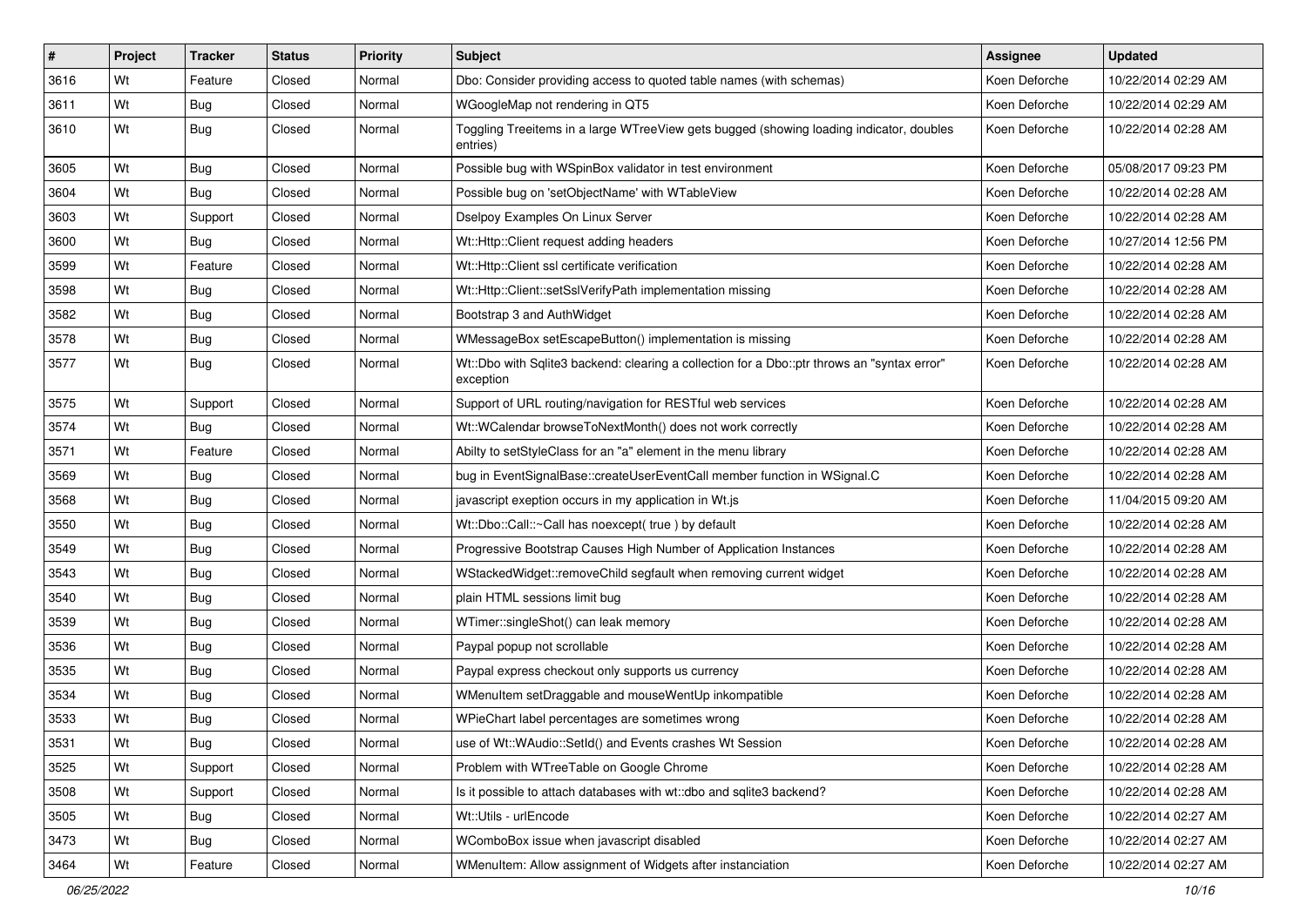| #    | Project | <b>Tracker</b> | <b>Status</b> | Priority | <b>Subject</b>                                                                                               | <b>Assignee</b> | <b>Updated</b>      |
|------|---------|----------------|---------------|----------|--------------------------------------------------------------------------------------------------------------|-----------------|---------------------|
| 3463 | Wt      | Feature        | Closed        | Normal   | Wt::Auth, add possibilty to disable an Wt:Auth user by default after registration                            | Koen Deforche   | 10/22/2014 02:27 AM |
| 3460 | Wt      | Bug            | Closed        | Normal   | link on WMenultem is removed when added to a WMenu                                                           | Koen Deforche   | 10/22/2014 02:27 AM |
| 3457 | Wt      | Support        | Closed        | Normal   | customized titleBarWidget for WPanel and expand and collapse                                                 | Koen Deforche   | 10/22/2014 02:27 AM |
| 3448 | Wt      | Bug            | Closed        | Normal   | typo in Blogs example handlePathChange                                                                       | Koen Deforche   | 03/17/2015 08:18 AM |
| 3446 | Wt      | Bug            | Closed        | Normal   | Wt::Dbo: NaN values of double throw exception for Sqlite                                                     | Koen Deforche   | 10/22/2014 02:27 AM |
| 3445 | Wt      | Bug            | Closed        | Normal   | Undefined reference to item.set in StdGridLayoutImpl2.js                                                     | Koen Deforche   | 10/22/2014 02:27 AM |
| 3441 | Wt      | Bug            | Closed        | Normal   | wtwithqt: deadlock because condition_variable.notify_one() is called under mutex                             | Koen Deforche   | 10/22/2014 02:27 AM |
| 3439 | Wt      | <b>Bug</b>     | Closed        | Normal   | wt-3.3.3 Transaction::~Transaction() throws                                                                  | Koen Deforche   | 10/22/2014 02:27 AM |
| 3424 | Wt      | Bug            | Closed        | Normal   | Setting focus programmatically for non WFormWidget-derived widgets                                           | Koen Deforche   | 10/22/2014 02:27 AM |
| 3420 | Wt      | Feature        | Closed        | Normal   | Automatic ID population                                                                                      | Koen Deforche   | 03/17/2015 08:18 AM |
| 3418 | Wt      | Bug            | Closed        | Normal   | WInPlaceEdit without buttons only gets focus every second click                                              | Koen Deforche   | 03/17/2015 08:18 AM |
| 3402 | Wt      | Feature        | Closed        | Normal   | Wt::Mail::Message class doesn't have body() method                                                           | Koen Deforche   | 10/22/2014 02:27 AM |
| 3371 | Wt      | Bug            | Closed        | Normal   | WTableView does not call any an item delegate methods on removing rows                                       | Koen Deforche   | 10/22/2014 02:27 AM |
| 3370 | Wt      | Feature        | Closed        | Normal   | WDialog need a signal or some other way to repport its current position and size                             | Koen Deforche   | 10/22/2014 02:27 AM |
| 3365 | Wt      | Bug            | Closed        | Normal   | WPdfRenderer and UTF-8                                                                                       | Koen Deforche   | 10/22/2014 02:27 AM |
| 3357 | Wt      | Bug            | Closed        | Normal   | WAbstractToggleButton reimplement setToolTip() to set tooltip also on its label                              | Koen Deforche   | 10/22/2014 02:27 AM |
| 3343 | Wt      | <b>Bug</b>     | Closed        | Normal   | Segfault in WSortFilterProxyModel::sourceDataChanged                                                         | Koen Deforche   | 10/22/2014 02:27 AM |
| 3336 | Wt      | Bug            | Closed        | Normal   | setHiddenKeepsGeometry() and layout interference                                                             | Koen Deforche   | 10/22/2014 02:27 AM |
| 3295 | Wt      | <b>Bug</b>     | Closed        | Normal   | WTableView::setHeaderHeight() doesn't work with Units other than pixesl                                      | Koen Deforche   | 10/22/2014 02:27 AM |
| 3290 | Wt      | Bug            | Closed        | Normal   | agentIsMobileWebKit does not recognize android Chrome                                                        | Koen Deforche   | 10/22/2014 02:27 AM |
| 3267 | Wt      | Bug            | Closed        | Normal   | [wt-3.3.3] WTableView::clicked signal is emitted only on left mouse click                                    | Koen Deforche   | 10/22/2014 02:29 AM |
| 3262 | Wt      | Bug            | Closed        | Normal   | Label obscuration                                                                                            | Koen Deforche   | 10/22/2014 02:29 AM |
| 3258 | Wt      | Bug            | Closed        | Normal   | WDateTime::toLocalTime() should be const                                                                     | Koen Deforche   | 10/22/2014 02:29 AM |
| 3250 | Wt      | <b>Bug</b>     | Closed        | Normal   | Update to 3.3.3 Causes Links to Add Extra '_=/' in URL                                                       | Koen Deforche   | 03/17/2015 08:18 AM |
| 3242 | Wt      | <b>Bug</b>     | Closed        | Normal   | WDateEdit in WDialog not closing on esc or click-outside                                                     | Koen Deforche   | 03/17/2015 08:18 AM |
| 3234 | Wt      | Bug            | Closed        | Normal   | typo in names in documentation                                                                               | Koen Deforche   | 10/22/2014 02:29 AM |
| 3200 | Wt      | <b>Bug</b>     | Closed        | Normal   | WTableView scrollTo can fail with "Loading" under some conditions when model has been<br>updated             | Koen Deforche   | 05/27/2014 04:27 PM |
| 3199 | Wt      | <b>Bug</b>     | Closed        | Normal   | setHeaderAlignment and setHeadeWordWrap for TableView crashes my app                                         | Koen Deforche   | 10/22/2014 02:29 AM |
| 3155 | Wt      | <b>Bug</b>     | Closed        | Normal   | WTableView.selectionChanged() not triggering with Wt::SelectionMode::SingleSelection set<br>when deselecting | Koen Deforche   | 05/27/2014 04:27 PM |
| 3151 | Wt      | <b>Bug</b>     | Closed        | Normal   | WPopupMenuItem::isChecked() returns false irrespective of whether it's checked or not                        | Koen Deforche   | 05/27/2014 04:27 PM |
| 3133 | Wt      | <b>Bug</b>     | Closed        | Normal   | QueryModel and incomplete type error                                                                         | Koen Deforche   | 10/22/2014 02:29 AM |
| 3132 | Wt      | <b>Bug</b>     | Closed        | Normal   | Location of Font Awesome fonts does not match CSS                                                            | Koen Deforche   | 05/16/2014 06:02 PM |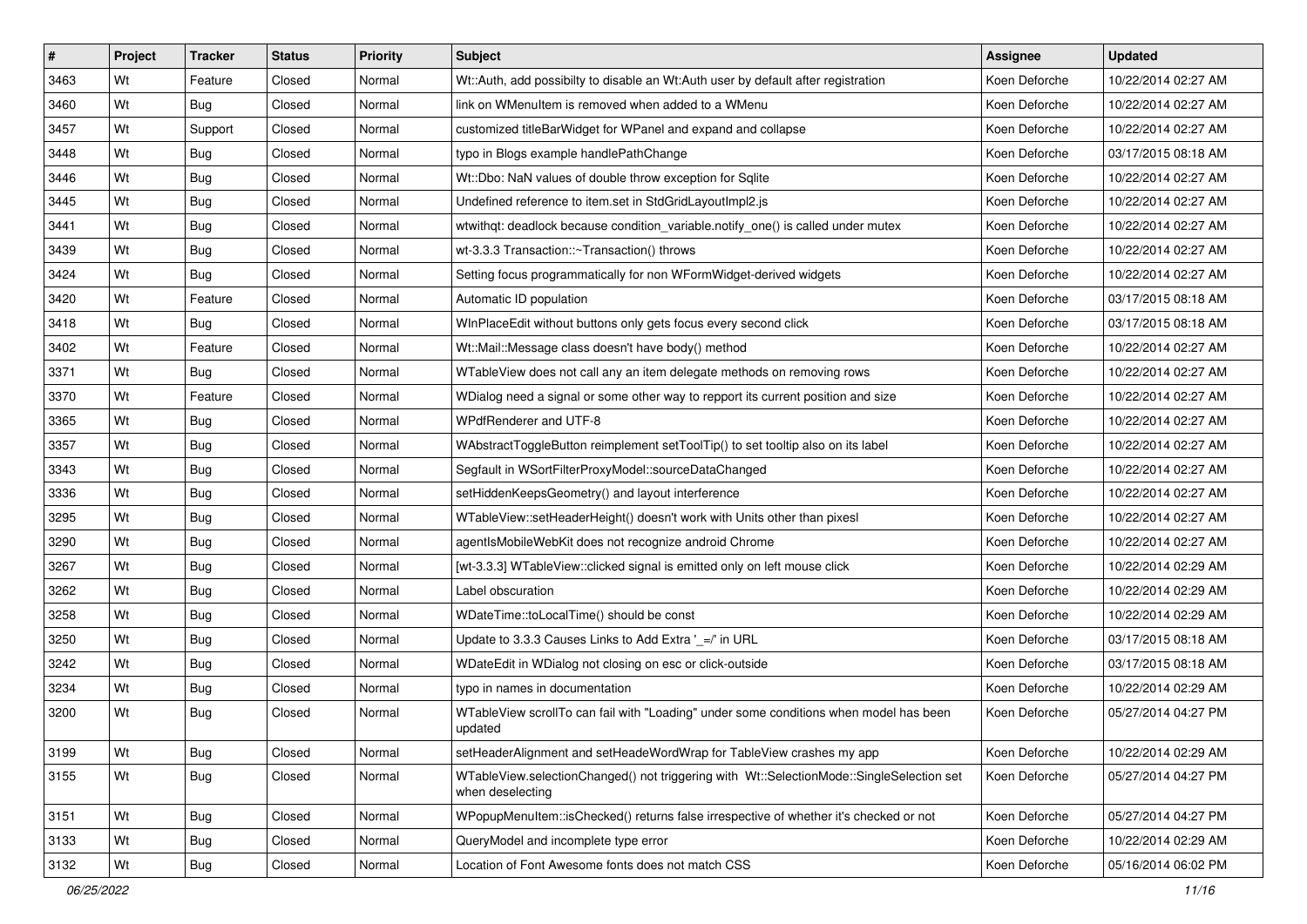| $\sharp$ | Project | <b>Tracker</b> | <b>Status</b> | Priority | <b>Subject</b>                                                                                                                                 | <b>Assignee</b> | <b>Updated</b>      |
|----------|---------|----------------|---------------|----------|------------------------------------------------------------------------------------------------------------------------------------------------|-----------------|---------------------|
| 3098     | Wt      | Bug            | Closed        | Normal   | Bug with WLineEdit and addEventListener                                                                                                        | Koen Deforche   | 05/16/2014 06:02 PM |
| 3075     | Wt      | <b>Bug</b>     | Closed        | Normal   | WComboBox doesn't honour "invalid" selection                                                                                                   | Koen Deforche   | 05/16/2014 06:02 PM |
| 3071     | Wt      | Bug            | Closed        | Normal   | [wt-3.3.2] WTable::moveColumn alters WTableCell's column index                                                                                 | Koen Deforche   | 05/16/2014 06:02 PM |
| 3069     | Wt      | <b>Bug</b>     | Closed        | Normal   | Wt compile error: cannot convert 'PangoFontMap*' to 'PangoFT2FontMap*' for argument '1' to<br>'PangoContext* pango_ft2_font_map_create_context | Koen Deforche   | 10/22/2014 02:29 AM |
| 3025     | Wt      | Support        | Closed        | Normal   | Re: Custom schema                                                                                                                              | Koen Deforche   | 05/16/2014 06:02 PM |
| 3020     | Wt      | <b>Bug</b>     | Closed        | Normal   | PayPalExpressCheckout with sanbox. API calls will return HTTP/1.0 403 Forbidden error                                                          | Koen Deforche   | 05/16/2014 06:02 PM |
| 3018     | Wt      | Bug            | Closed        | Normal   | WMenuItem as a checkable item in a sub menu doesnt report the checked status correct in<br>C++                                                 | Koen Deforche   | 05/16/2014 06:02 PM |
| 2942     | Wt      | <b>Bug</b>     | Closed        | Normal   | [v3.3.2] Horizontal scrolling of WTableView gets weird after interaction                                                                       | Koen Deforche   | 05/26/2014 11:57 PM |
| 2934     | Wt      | Feature        | Closed        | Normal   | Wt TEST LIBRARY                                                                                                                                | Koen Deforche   | 05/16/2014 06:02 PM |
| 2928     | Wt      | <b>Bug</b>     | Closed        | Normal   | Access violation error when deleting a WFileResource which is assigned to WMediaPlayer                                                         | Koen Deforche   | 05/16/2014 06:02 PM |
| 2926     | Wt      | Bug            | Closed        | Normal   | WDatePicker remains on screen                                                                                                                  | Koen Deforche   | 05/16/2014 06:02 PM |
| 2918     | Wt      | <b>Bug</b>     | Closed        | Normal   | Disabled WPushButton not greyed out with Wt 3.3.2 and theme "polished"?                                                                        | Koen Deforche   | 05/16/2014 06:02 PM |
| 2914     | Wt      | <b>Bug</b>     | Closed        | Normal   | TinyMCE missing                                                                                                                                | Koen Deforche   | 04/12/2014 11:30 AM |
| 2870     | Wt      | Bug            | Closed        | Normal   | Typo: [member:] setFirstFocous -> setFirstFocus; [comment:] Set focuse on the widget -> Set<br>focus on the widget                             | Koen Deforche   | 05/16/2014 06:02 PM |
| 2869     | Wt      | Bug            | Closed        | Normal   | Segfault with Wt 3.3.2 when loading wt_config.xml using setServerConfiguration()                                                               | Koen Deforche   | 10/22/2014 02:29 AM |
| 2866     | Wt      | <b>Bug</b>     | Closed        | Normal   | Wt internal error on the webtoolkit.eu page                                                                                                    | Koen Deforche   | 05/16/2014 06:02 PM |
| 2852     | Wt      | Bug            | Closed        | Normal   | WFormModel issue / Wrong wording in widget gallery example                                                                                     | Koen Deforche   | 05/16/2014 06:02 PM |
| 2841     | Wt      | Feature        | Closed        | Normal   | Dbo Postgres backend: Consider parsing booleans without throwing exceptions                                                                    | Koen Deforche   | 05/16/2014 06:02 PM |
| 2840     | Wt      | Feature        | Closed        | Normal   | Dbo Postgres backend: Support WDateTime in TIMEStAMP WITH TIME ZONE columns                                                                    | Koen Deforche   | 05/16/2014 06:02 PM |
| 2826     | Wt      | <b>Bug</b>     | Closed        | Normal   | libwtdbomysql.so on 64-bit system is installed into /usr/lib instead of /usr/lib64                                                             | Koen Deforche   | 05/16/2014 06:01 PM |
| 2821     | Wt      | Bug            | Closed        | Normal   | Segfault in Wt::Http::ResponseContinuation::stop                                                                                               | Koen Deforche   | 05/16/2014 06:01 PM |
| 2819     | Wt      | <b>Bug</b>     | Closed        | Normal   | WMediaPlayer, play() does not work once sources have been changed                                                                              | Koen Deforche   | 05/16/2014 06:01 PM |
| 2817     | Wt      | <b>Bug</b>     | Closed        | Normal   | Crash caused by duplicate delete                                                                                                               | Koen Deforche   | 05/16/2014 06:01 PM |
| 2815     | Wt      | Bug            | Closed        | Normal   | WInPlaceEdit bug: Duplicated save/cancel buttons                                                                                               | Koen Deforche   | 05/16/2014 06:01 PM |
| 2814     | Wt      | <b>Bug</b>     | Closed        | Normal   | Segbus in shared_count, called from Wt::WResource::handle                                                                                      | Koen Deforche   | 05/16/2014 06:01 PM |
| 2813     | Wt      | Bug            | Closed        | Normal   | Navigation bar problems with WBootstrapTheme                                                                                                   | Koen Deforche   | 05/16/2014 06:01 PM |
| 2812     | Wt      | Bug            | Closed        | Normal   | WTableView, bad selected row                                                                                                                   | Koen Deforche   | 05/16/2014 06:01 PM |
| 2811     | Wt      | Bug            | Closed        | Normal   | Segfault in http::server::WtReply::send                                                                                                        | Koen Deforche   | 05/16/2014 06:01 PM |
| 2809     | Wt      | Bug            | Closed        | Normal   | Regression: Unused space below WTabWidget when used in layout                                                                                  | Koen Deforche   | 05/16/2014 06:01 PM |
| 2807     | Wt      | Bug            | Closed        | Normal   | Validation fixup is never called                                                                                                               | Koen Deforche   | 05/16/2014 06:01 PM |
| 2797     | Wt      | <b>Bug</b>     | Closed        | Normal   | Layout issue w/WTableView and Chrome Browser                                                                                                   | Koen Deforche   | 03/12/2014 06:37 PM |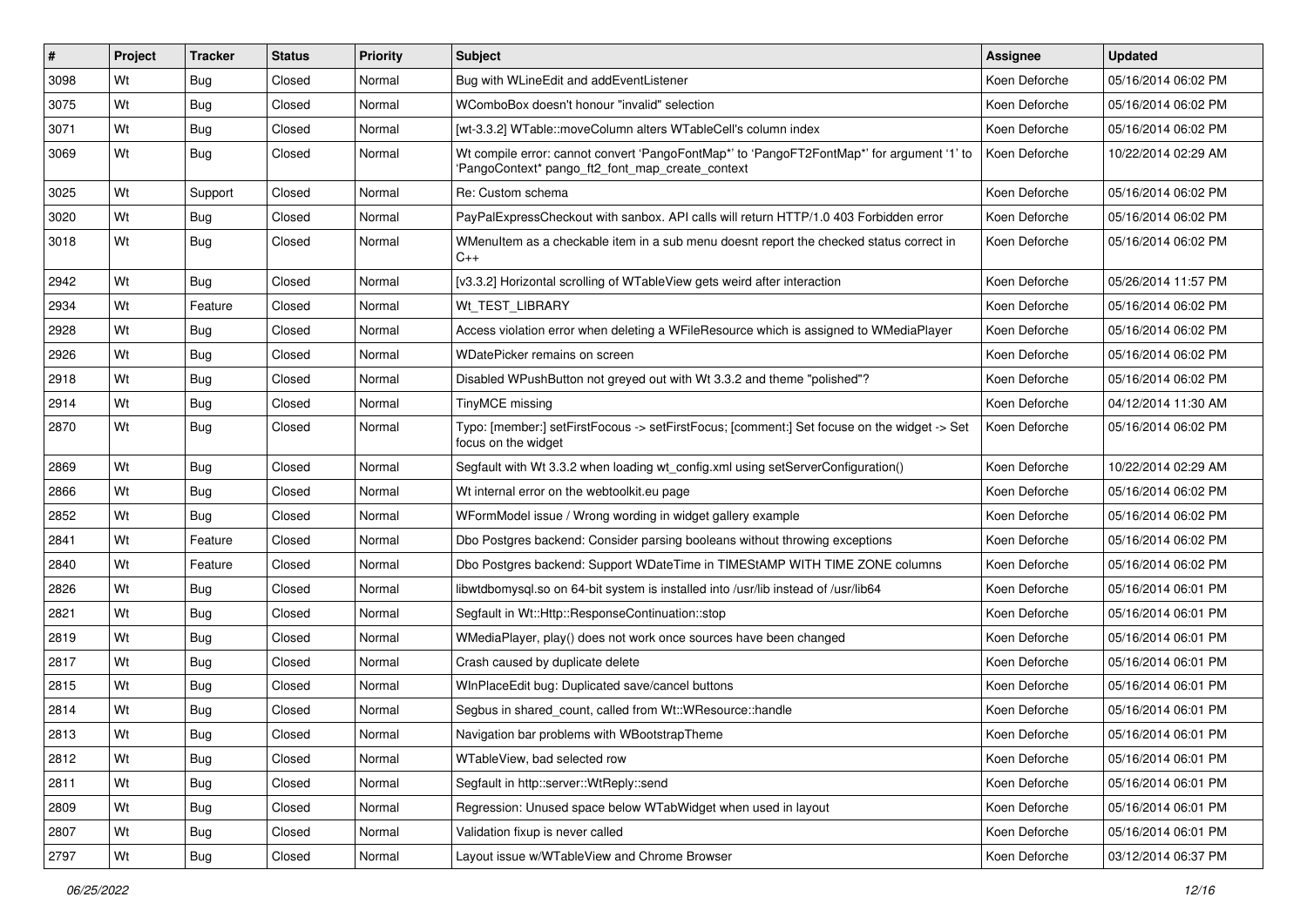| $\sharp$ | Project    | <b>Tracker</b> | <b>Status</b> | Priority | Subject                                                                       | <b>Assignee</b> | <b>Updated</b>      |
|----------|------------|----------------|---------------|----------|-------------------------------------------------------------------------------|-----------------|---------------------|
| 2752     | Wt         | <b>Bug</b>     | Closed        | Normal   | Changing Suffix of a WDoubleSpinBox does not update javascript representation | Koen Deforche   | 05/16/2014 06:01 PM |
| 2750     | Wt         | Bug            | Closed        | Normal   | MVC WTableView scolling slow down within Firefox V27                          | Koen Deforche   | 03/04/2014 10:14 AM |
| 2745     | Wt         | <b>Bug</b>     | Closed        | Normal   | Mail::Message turns " \n" into " "                                            | Koen Deforche   | 05/16/2014 06:01 PM |
| 2743     | Wt         | <b>Bug</b>     | Closed        | Normal   | Possible memory leak in WCartesianChart                                       | Koen Deforche   | 03/12/2014 06:37 PM |
| 2741     | Wt         | Bug            | Closed        | Normal   | Toolbar in bootstrap 3's responsiveness is not correct                        | Koen Deforche   | 05/16/2014 06:01 PM |
| 2719     | <b>JWt</b> | <b>Bug</b>     | Closed        | Normal   | TreeView selection problem                                                    | Koen Deforche   | 02/27/2014 12:16 AM |
| 2718     | Wt         | Bug            | Closed        | Normal   | Remember me problem                                                           | Koen Deforche   | 02/27/2014 12:14 AM |
| 2705     | Wt         | <b>Bug</b>     | Closed        | Normal   | Install Path is not set in dylibs (shared libs) on OS X                       | Koen Deforche   | 02/27/2014 12:14 AM |
| 2703     | Wt         | Bug            | Closed        | Normal   | WTableView Bootstrap3 styled incorrectly, without Javascript                  | Koen Deforche   | 02/27/2014 12:14 AM |
| 2696     | Wt         | <b>Bug</b>     | Closed        | Normal   | WTreeView items disappear after selection in IE 11                            | Koen Deforche   | 02/27/2014 12:14 AM |
| 2687     | Wt         | Feature        | Closed        | Normal   | Bottom border for last row in a WTableView                                    | Koen Deforche   | 02/19/2014 03:35 PM |
| 2685     | Wt         | <b>Bug</b>     | Closed        | Normal   | WDoubleSpinBox widgetgallery example doesn't work correctly in some cases     | Koen Deforche   | 02/18/2014 11:17 PM |
| 2684     | Wt         | Bug            | Closed        | Normal   | Missing DomElement.h                                                          | Koen Deforche   | 02/27/2014 12:14 AM |
| 2683     | Wt         | Bug            | Closed        | Normal   | WStackedWidgets with animation fail with IE10+ and progressive boot           | Koen Deforche   | 02/18/2014 11:17 PM |
| 2658     | Wt         | Support        | Closed        | Normal   | Widget gallery on your website has not worked for the last 3-4 days           | Koen Deforche   | 02/18/2014 11:23 PM |
| 2657     | Wt         | Bug            | Closed        | Normal   | WDateEdit::setPlaceholderText() not working                                   | Koen Deforche   | 02/18/2014 11:17 PM |
| 2655     | Wt         | <b>Bug</b>     | Closed        | Normal   | WDateEdit calendar not closing on selection                                   | Koen Deforche   | 02/18/2014 11:17 PM |
| 2647     | Wt         | Bug            | Closed        | Normal   | WDialog boxes in Firefox/gecko do not use all available space                 | Koen Deforche   | 02/18/2014 11:17 PM |
| 2646     | Wt         | <b>Bug</b>     | Closed        | Normal   | Unrequested WDialog footers after setHidden(false)                            | Koen Deforche   | 02/18/2014 11:17 PM |
| 2645     | Wt         | <b>Bug</b>     | Closed        | Normal   | Animation glitches in WStackedWidget                                          | Koen Deforche   | 02/18/2014 11:17 PM |
| 2634     | Wt         | <b>Bug</b>     | Closed        | Normal   | Rendering justified text problem                                              | Koen Deforche   | 02/18/2014 11:17 PM |
| 2629     | Wt         | Bug            | Closed        | Normal   | GoogleService returning "true" instead of true in JSon breaks parser          | Koen Deforche   | 02/18/2014 11:17 PM |
| 2619     | Wt         | Bug            | Closed        | Normal   | Crash in WtReply                                                              | Koen Deforche   | 02/18/2014 11:17 PM |
| 2603     | Wt         | Bug            | Closed        | Normal   | Restart confirmation after quit() may not work as intended                    | Koen Deforche   | 02/18/2014 11:17 PM |
| 2601     | Wt         | <b>Bug</b>     | Closed        | Normal   | then website reload automaticaly when i start wthttpd on 80 and 443 port      | Koen Deforche   | 02/18/2014 11:17 PM |
| 2600     | Wt         | <b>Bug</b>     | Closed        | Normal   | Error when use ssl and require                                                | Koen Deforche   | 02/18/2014 11:17 PM |
| 2599     | Wt         | <b>Bug</b>     | Closed        | Normal   | WPushButton icon disappears if button becomes disabled                        | Koen Deforche   | 02/18/2014 11:17 PM |
| 2590     | Wt         | Support        | Closed        | Normal   | erro when compiling wt with ssl support                                       | Koen Deforche   | 02/09/2014 09:30 PM |
| 2576     | Wt         | Feature        | Closed        | Normal   | Dbo: Consider including a Dbo test case with LEFT JOIN query                  | Koen Deforche   | 02/18/2014 11:17 PM |
| 2575     | Wt         | <b>Bug</b>     | Closed        | Normal   | Dbo: Some minor issues in the Dbo tests                                       | Koen Deforche   | 02/18/2014 11:17 PM |
| 2574     | Wt         | Feature        | Closed        | Normal   | Dbo: Consider defaulting to deferred foreign key constraints when available   | Koen Deforche   | 02/18/2014 11:17 PM |
| 2569     | Wt         | <b>Bug</b>     | Closed        | Normal   | Issue with nested transactions                                                | Koen Deforche   | 02/18/2014 11:17 PM |
| 2568     | Wt         | <b>Bug</b>     | Closed        | Normal   | collection.count(empty ptr) results in SEGFAULT                               | Koen Deforche   | 02/18/2014 11:17 PM |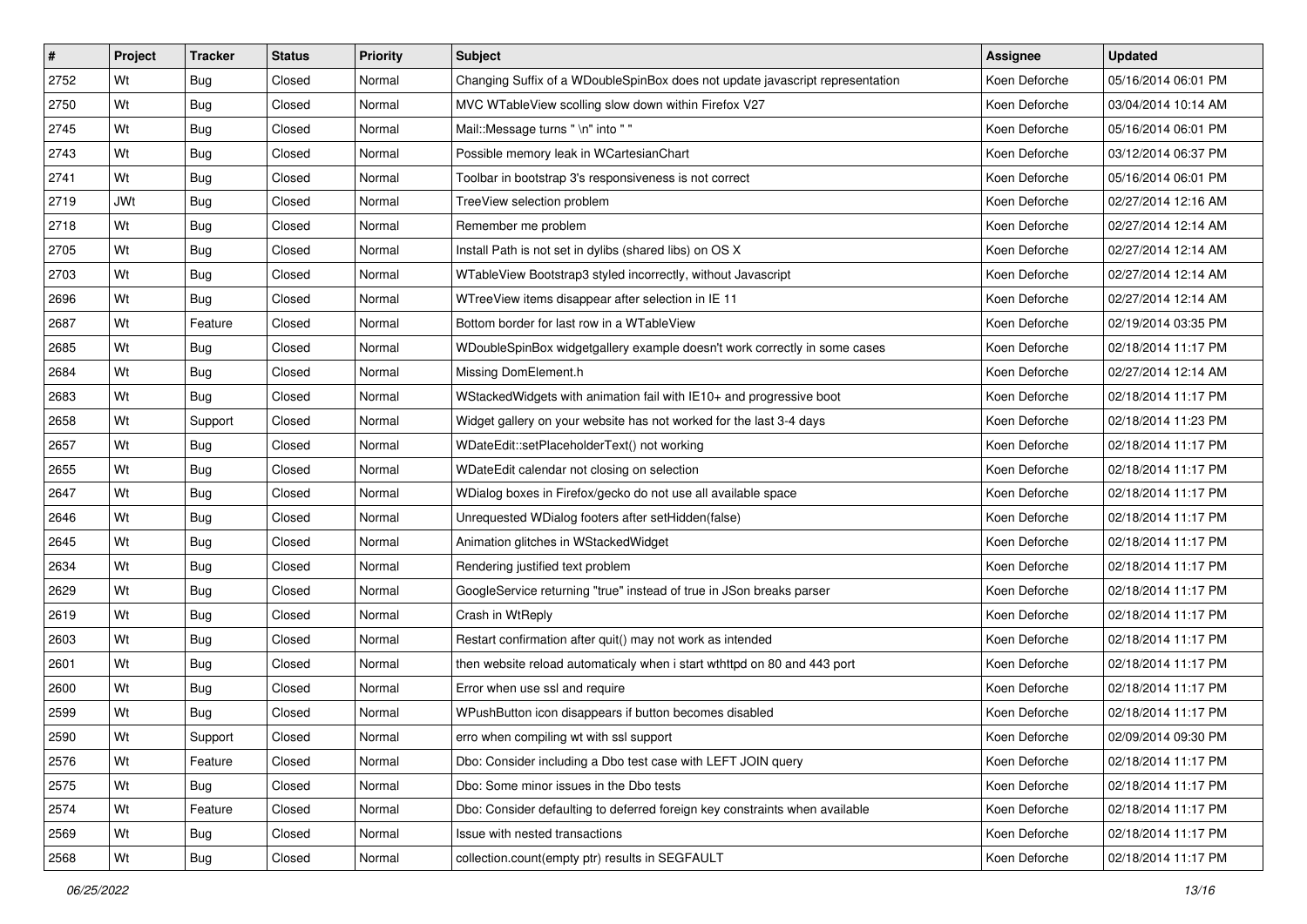| $\sharp$ | Project    | <b>Tracker</b> | <b>Status</b> | Priority | <b>Subject</b>                                                                                                     | <b>Assignee</b> | <b>Updated</b>      |
|----------|------------|----------------|---------------|----------|--------------------------------------------------------------------------------------------------------------------|-----------------|---------------------|
| 2561     | Wt         | Support        | Closed        | Normal   | Wt::Dbo ManyToMany custom fields                                                                                   | Koen Deforche   | 02/18/2014 11:17 PM |
| 2558     | Wt         | Support        | Closed        | Normal   | Wt::Dbo ManyToMany question                                                                                        | Koen Deforche   | 02/18/2014 11:17 PM |
| 2546     | Wt         | Support        | Closed        | Normal   | WTree and WPopupMenu                                                                                               | Koen Deforche   | 02/18/2014 11:17 PM |
| 2545     | Wt         | Feature        | Closed        | Normal   | Recursivity in Wt::DBO                                                                                             | Koen Deforche   | 02/18/2014 11:17 PM |
| 2541     | Wt         | <b>Bug</b>     | Closed        | Normal   | Widgets in Wt::WGridLayout disappear for some rowspan / colspan configurations                                     | Koen Deforche   | 02/27/2014 12:14 AM |
| 2529     | Wt         | Bug            | Closed        | Normal   | WSlider Will Not Resize Properly Using Layout Manager                                                              | Koen Deforche   | 10/22/2014 02:42 AM |
| 2528     | Wt         | Support        | Closed        | Normal   | Wt can be used in commercial applications?                                                                         | Koen Deforche   | 02/18/2014 11:17 PM |
| 2527     | Wt         | Bug            | Closed        | Normal   | Setting internalPath from internalPathChanged() slot                                                               | Koen Deforche   | 10/22/2014 02:29 AM |
| 2525     | Wt         | Bug            | Closed        | Normal   | WTableView doesn't scroll to the last row if it was just added                                                     | Koen Deforche   | 02/18/2014 11:17 PM |
| 2518     | Wt         | Support        | Closed        | Normal   | JWT browser session                                                                                                | Koen Deforche   | 02/18/2014 11:17 PM |
| 2510     | Wt         | Bug            | Closed        | Normal   | Division by zero in Wt::asString() on boost::posix_time::time_duration                                             | Koen Deforche   | 02/18/2014 11:17 PM |
| 2503     | Wt         | Bug            | Closed        | Normal   | WStandardItem::setEditable(false) should set the item as non-editable                                              | Koen Deforche   | 02/18/2014 11:17 PM |
| 2501     | Wt         | Bug            | Closed        | Normal   | WPdfRenderer/WTextRenderer long tables and page break                                                              | Koen Deforche   | 02/18/2014 11:17 PM |
| 2488     | Wt         | Bug            | Closed        | Normal   | Container overlaps                                                                                                 | Koen Deforche   | 02/18/2014 11:17 PM |
| 2478     | Wt         | <b>Bug</b>     | Closed        | Normal   | Re-parenting a widget that was bound (but not rendered) to WTemplate did not remove it from<br>WTemplate WidgetMap | Koen Deforche   | 02/18/2014 11:17 PM |
| 2471     | Wt         | <b>Bug</b>     | Closed        | Normal   | Http::Request::cookies() and Http::Request::getCookieValue() do not work                                           | Koen Deforche   | 02/18/2014 11:17 PM |
| 2467     | Wt         | Bug            | Closed        | Normal   | http://www.webtoolkit.eu/widgets/navigation/navigation-bar responsive bug                                          | Koen Deforche   | 03/17/2015 08:17 AM |
| 2443     | Wt         | <b>Bug</b>     | Closed        | Normal   | Websockets and WPaintedWidget                                                                                      | Koen Deforche   | 10/22/2014 02:39 AM |
| 2437     | Wt         | Bug            | Closed        | Normal   | Item delegates for WTableView in WBootstrapTheme                                                                   | Koen Deforche   | 02/18/2014 11:17 PM |
| 2426     | Wt         | <b>Bug</b>     | Closed        | Normal   | black rectangles in mandelbrot and style examples                                                                  | Koen Deforche   | 10/22/2014 02:37 AM |
| 2425     | Wt         | Bug            | Closed        | Normal   | JavaScript error when setObjectName is called for WAbstractSpinBoxs                                                | Koen Deforche   | 02/18/2014 11:17 PM |
| 2396     | Wt         | Feature        | Closed        | Normal   | Automatically delete widget                                                                                        | Koen Deforche   | 02/18/2014 11:17 PM |
| 2394     | Wt         | Bug            | Closed        | Normal   | Heavy updating of WTableView objects leads to JavaScript error                                                     | Koen Deforche   | 10/22/2014 02:34 AM |
| 2360     | Wt         | Support        | Closed        | Normal   | Widgets overlaying each other                                                                                      | Koen Deforche   | 02/18/2014 11:24 PM |
| 2358     | Wt         | <b>Bug</b>     | Closed        | Normal   | Composer example not compilable with latest git                                                                    | Koen Deforche   | 02/18/2014 11:17 PM |
| 2330     | Wt         | <b>Bug</b>     | Closed        | Normal   | WPolygonArea unable to move area with setPoints()                                                                  | Koen Deforche   | 09/28/2015 02:52 PM |
| 2328     | Wt         | <b>Bug</b>     | Closed        | Normal   | WNavigationBar popup menu doesn't disappear in git HEAD                                                            | Koen Deforche   | 02/18/2014 11:17 PM |
| 2326     | Wt         | Support        | Closed        | Normal   | ison string encoding of '\' and other characters                                                                   | Koen Deforche   | 02/18/2014 11:17 PM |
| 2317     | <b>JWt</b> | <b>Bug</b>     | Closed        | Normal   | preventPropagation() does not work if the listener is not used                                                     | Koen Deforche   | 10/16/2013 05:57 PM |
| 2313     | Wt         | Support        | Closed        | Normal   | how to start leaning the witty                                                                                     | Koen Deforche   | 10/16/2013 05:58 PM |
| 2309     | Wt         | <b>Bug</b>     | Closed        | Normal   | Segmentation fault when in WTableView a row is selected and column sorting is triggered                            | Koen Deforche   | 10/16/2013 05:58 PM |
| 2308     | Wt         | <b>Bug</b>     | Closed        | Normal   | Jscript load error when reload webpage in IE10                                                                     | Koen Deforche   | 02/18/2014 11:17 PM |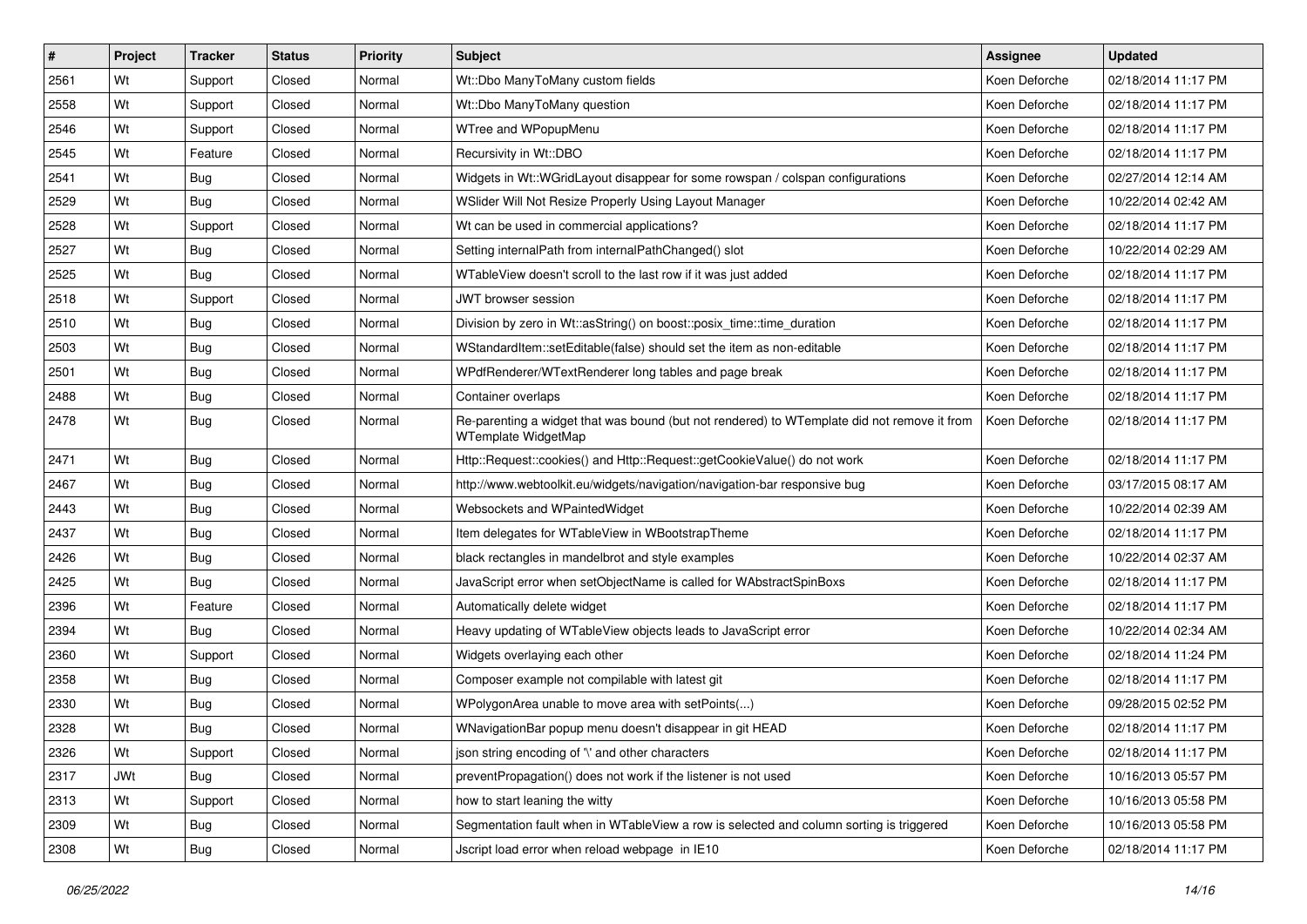| $\sharp$ | Project    | <b>Tracker</b> | <b>Status</b> | Priority | <b>Subject</b>                                                                          | Assignee      | <b>Updated</b>      |
|----------|------------|----------------|---------------|----------|-----------------------------------------------------------------------------------------|---------------|---------------------|
| 2307     | Wt         | Feature        | Closed        | Normal   | WTreeView - scrolled() signal                                                           | Koen Deforche | 02/18/2014 11:17 PM |
| 2298     | Wt         | Bug            | Closed        | Normal   | Creating custom actions in a form                                                       | Koen Deforche | 10/22/2014 02:48 AM |
| 2293     | Wt         | Bug            | Closed        | Normal   | check box default text                                                                  | Koen Deforche | 03/17/2015 08:17 AM |
| 2291     | Wt         | Bug            | Closed        | Normal   | DESTDIR and wt_config.xml installation                                                  | Koen Deforche | 10/16/2013 05:58 PM |
| 2290     | Wt         | Bug            | Closed        | Normal   | C++11 implicit conversion error in boost                                                | Koen Deforche | 10/16/2013 05:58 PM |
| 2288     | Wt         | <b>Bug</b>     | Closed        | Normal   | Hangman building problem - strange output                                               | Koen Deforche | 10/16/2013 05:58 PM |
| 2284     | Wt         | Bug            | Closed        | Normal   | Ctrl-click not deselecting a row when Wt::SelectionMode::SingleSelection is set         | Koen Deforche | 02/18/2014 11:17 PM |
| 2259     | Wt         | Bug            | Closed        | Normal   | 3.3.1. WPaintedWidget: wrong height when setLayoutSizeAware(true) is used               | Koen Deforche | 03/12/2014 06:37 PM |
| 2256     | Wt         | Bug            | Closed        | Normal   | A tool tip is not shown when JavaScript is disabled                                     | Koen Deforche | 03/17/2015 08:17 AM |
| 2253     | Wt         | Bug            | Closed        | Normal   | Wt 3.3.0 can not scroll WTreeView on Firefox                                            | Koen Deforche | 10/01/2013 10:11 AM |
| 2244     | Wt         | Support        | Closed        | Normal   | WModelIndex:: depth should be public                                                    | Koen Deforche | 02/18/2014 11:17 PM |
| 2233     | Wt         | <b>Bug</b>     | Closed        | Normal   | setFocus() for WLineEdit (contained in a WDialog) doesn't set the focus                 | Koen Deforche | 10/01/2013 09:36 AM |
| 2220     | <b>JWt</b> | Bug            | Closed        | Normal   | Please release the examples into the public domain                                      | Koen Deforche | 10/16/2013 07:30 PM |
| 2212     | Wt         | Bug            | Closed        | Normal   | WSuggestionPopup improvements                                                           | Koen Deforche | 10/01/2013 09:36 AM |
| 2204     | Wt         | <b>Bug</b>     | Closed        | Normal   | wtwithqt: Cannot use modal WMessageBox when WQApplication is used                       | Koen Deforche | 02/27/2014 12:14 AM |
| 2200     | Wt         | <b>Bug</b>     | Closed        | Normal   | Element Size Changes in Browser                                                         | Koen Deforche | 10/19/2014 09:27 PM |
| 2192     | Wt         | Bug            | Closed        | Normal   | Wt:::WPopupWidget setTransient() not working correct.                                   | Koen Deforche | 10/01/2013 09:36 AM |
| 2191     | Wt         | Bug            | Closed        | Normal   | Session ID in URL is not updated after login                                            | Koen Deforche | 10/01/2013 09:36 AM |
| 2190     | Wt         | <b>Bug</b>     | Closed        | Normal   | Bootstrap theme missing splitter-h.png in git HEAD (recurrence of bug #1804)            | Koen Deforche | 10/01/2013 09:36 AM |
| 2189     | Wt         | <b>Bug</b>     | Closed        | Normal   | simplechat doesn't work fine under IE8                                                  | Koen Deforche | 10/01/2013 09:36 AM |
| 2188     | Wt         | Bug            | Closed        | Normal   | simplechat doesn't work fine under FF18                                                 | Koen Deforche | 10/01/2013 09:36 AM |
| 2175     | <b>JWt</b> | Bug            | Closed        | Normal   | serving wt-resources with WtServlet                                                     | Koen Deforche | 10/16/2013 05:57 PM |
| 2173     | Wt         | Bug            | Closed        | Normal   | WApplication.setInternalPath(path, emit=true) does not emit if path not changed         | Koen Deforche | 10/01/2013 09:36 AM |
| 2167     | Wt         | Bug            | Closed        | Normal   | WDialog z-index ordering [3.3.1rc1]                                                     | Koen Deforche | 03/17/2015 08:17 AM |
| 2163     | Wt         | Bug            | Closed        | Normal   | SIGSEGV when assigning a WFitLayout to WDialog::contents() [version 3.3.1rc1]           | Koen Deforche | 03/17/2015 08:17 AM |
| 2160     | Wt         | <b>Bug</b>     | Closed        | Normal   | Missing file sliderbg-he-disabled.png                                                   | Koen Deforche | 10/01/2013 09:36 AM |
| 2130     | Wt         | Bug            | Closed        | Normal   | httpd server stop when i call WApplication::instance()->quit();                         | Koen Deforche | 02/26/2014 12:54 AM |
| 2101     | Wt         | Bug            | Closed        | Normal   | Overloaded virtual functions                                                            | Koen Deforche | 08/20/2013 11:29 PM |
| 2098     | Wt         | Bug            | Closed        | Normal   | WNavigationBar, setResponsive(true), WpopupMenu strange look                            | Koen Deforche | 08/20/2013 11:29 PM |
| 2090     | Wt         | <b>Bug</b>     | Closed        | Normal   | Sometimes then website reload automaticaly always                                       | Koen Deforche | 02/18/2014 11:17 PM |
| 2083     | Wt         | <b>Bug</b>     | Closed        | Normal   | WSpinBox setSuffix does not work                                                        | Koen Deforche | 08/20/2013 11:29 PM |
| 2080     | Wt         | <b>Bug</b>     | Closed        | Normal   | Timing issue with progressive enhancement and Firefox/Firebug, as well as IE10 debugger | Koen Deforche | 08/20/2013 11:29 PM |
| 2079     | Wt         | <b>Bug</b>     | Closed        | Normal   | In progressive mode, an initial setInternalPath adds a wtd which causes side-effects    | Koen Deforche | 08/20/2013 11:29 PM |